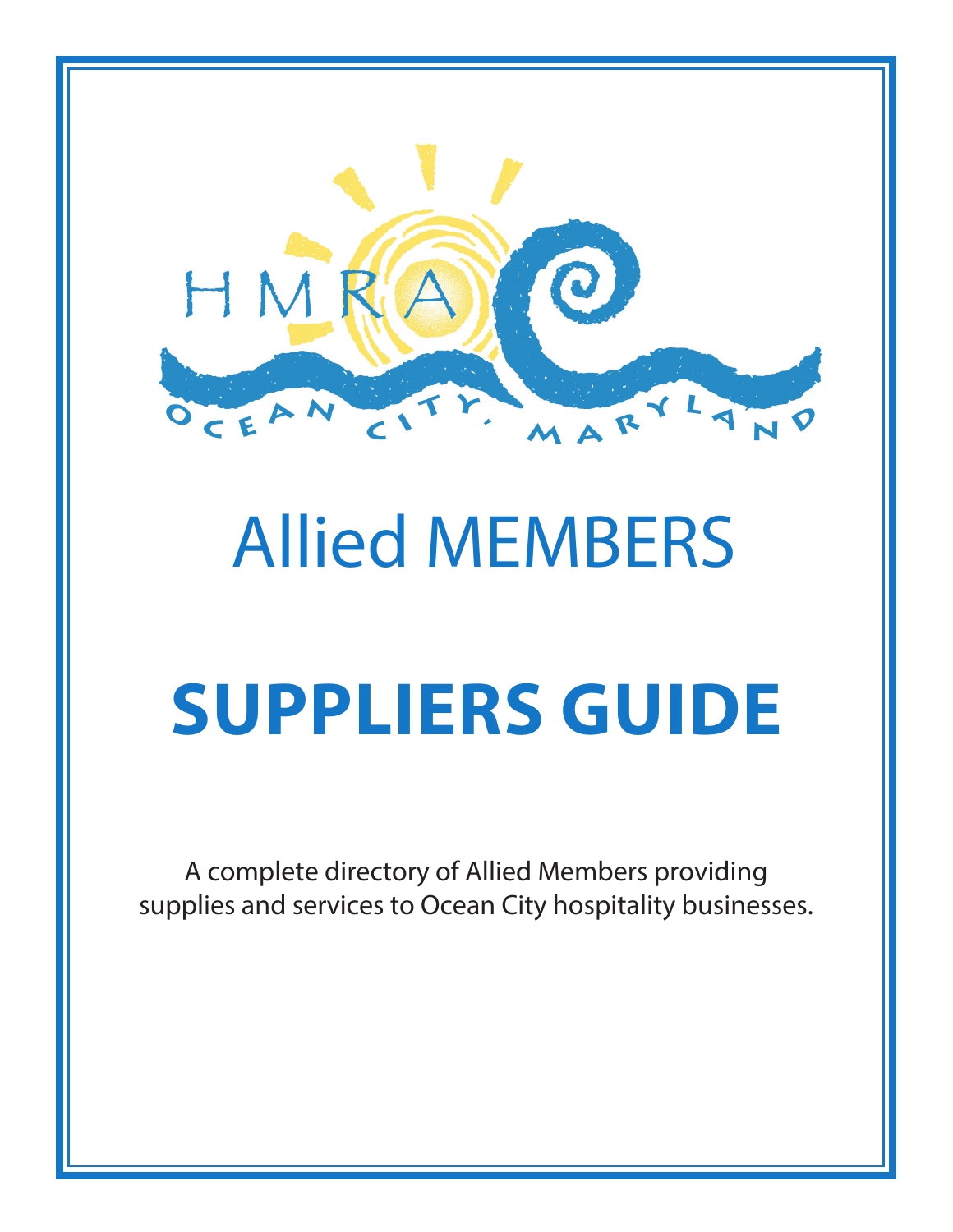## **Category Index**

|                                                                               | $3 - 5$  |
|-------------------------------------------------------------------------------|----------|
|                                                                               | 5        |
|                                                                               | 5        |
|                                                                               | 6        |
|                                                                               | $6 - 7$  |
|                                                                               | 7        |
|                                                                               | $7 - 8$  |
|                                                                               | 8        |
|                                                                               | 8        |
|                                                                               | $8 - 9$  |
| Entertainment/Activities…………………………………………………                                   | $9 - 10$ |
|                                                                               |          |
|                                                                               | 11       |
|                                                                               |          |
|                                                                               |          |
|                                                                               |          |
|                                                                               |          |
|                                                                               | 15       |
|                                                                               |          |
|                                                                               |          |
|                                                                               |          |
|                                                                               | 17       |
|                                                                               |          |
| Legal Sérvices…………………………………………………………………<br>Media…………………………………………………………………………… | 18       |
|                                                                               | 18       |
| Office Products/Copiers…………………………………………………… 18-19                             |          |
|                                                                               |          |
|                                                                               | 20       |
|                                                                               |          |
|                                                                               |          |
|                                                                               | 22       |
|                                                                               | 22       |
|                                                                               |          |
|                                                                               | 24       |
|                                                                               |          |
|                                                                               | 25       |
|                                                                               | 25       |
|                                                                               |          |
|                                                                               |          |
|                                                                               | 27       |
|                                                                               |          |
|                                                                               | 28       |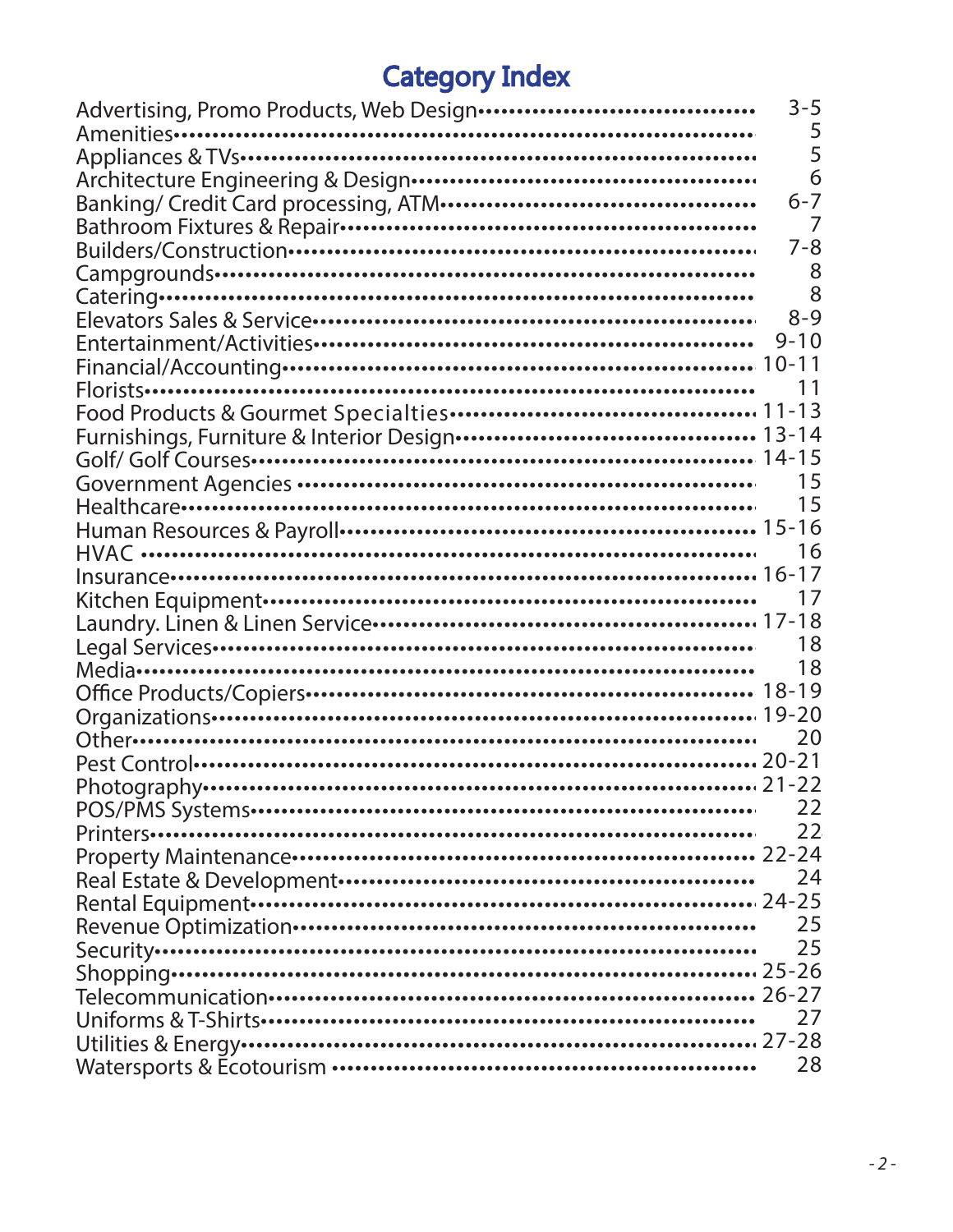## Advertising, Promo Products & **Web Design**

#### Baltimore Sun Media Group

Rachel Kinlein **P:** (410) 332-6389 rkinlein@baltsun.com www.baltimoresun.com *501 N. Calvert St. 3rd Floor Baltimore, MD 21278 Serving the Baltimore area for over 160 years, the Baltimore Sun is the leading newspaper in the Baltimore metropolitan area, as well as reaching to the Eastern Shore with a total circulation of over 320,000.*

#### Booking.com USA Inc.

Jake de Boer **P:** 202-448-4806 jacob.deboer@booking.com www.booking.com *1920 L Street NW #500 Washington, DC, 20036 Online travel agent - Hotel Reservations - One of the world's leading online hotel reservation systems by number of nights sold, assisting over 30 million visitors a month.*

#### citypeek.com

Patti Neumann **P:** (410) 837-4930 patti@citypeek.com www.citypeek.com *820 William St. #201 Baltimore, MD 21230 citypeek.com provides a peek at the best restaurant, hotels, and things to do in Baltimore, Washington, Ocean City, DE Beaches, Miami, and Ft. Lauderdale. Come in and take a peek!*

#### Comcast Spotlight

Sue Dalton **P:** (302) 581-6013 **F:** (410) 390-3042 sue\_dalton@cable.comcast.com www.comcastspotlight.com *11934 Ocean Gateway #6 Ocean City, MD 21842 Comcast Spotlight is the advertising sales division of Comcast Cable. We deliver traditional television and premium digital video advertising to efficiently and effectively reach the right viewers. We can promote your business in all the markets you need to reach to bring both locals and tourists to your destination.*

#### D3Corp

John Gehrig **P:** (410) 213-2400 **F:** (410) 213-2484 support@d3corp.com www.d3corp.com *12319 Ocean Gateway # 202 Ocean City, MD 21842 Ocean City's Google Partner degital marketing agency. Personal service with Google Certified marketing professionals. Specialties include: custom website design, development & management; mobile apps; branding; graphic design; custom printing; social marketing; Facebook, Google & digital advertising management; email marketing; search engine optimization; Google Maps & local marketing; content writers; Google Virtual Tours; video; and photography.*

#### Delmarva Media Group

Michael Mall **P:** (302) 324-7708 mmall@gannett.com www.delmarvanow.com *33000 Coastal Hwy Bethany Beach, DE, 19930 The Delmarva Media Group is the leading news and information company on the Eastern Shore. The DMG family of brands include such products as The Daily Times, Beachcomber, Delaware Wave, and Delmarvanow.com. We are the leader in print and digital marketing on the shore.*

#### Delmarva Public Radio

Hannah Miller **P:** (410) 543-6895 **F:** (410) 548-3000 hmmiller@salisbury.edu www.delmarvapublicradio.net *PO Box 2596 Salisbury, MD, 21802*

#### Doodle Design

Chuck Phillips **P:** (410) 825-5490 **F:** (410) 825-2655 cphillips@DoodleDesign.com www.doodledesign.com *1407 York Road, Ste. 200 Lutherville, MD 21093 Graphic design, website development, printing, and promotional products - A full-service, onestop shop for business marketing.*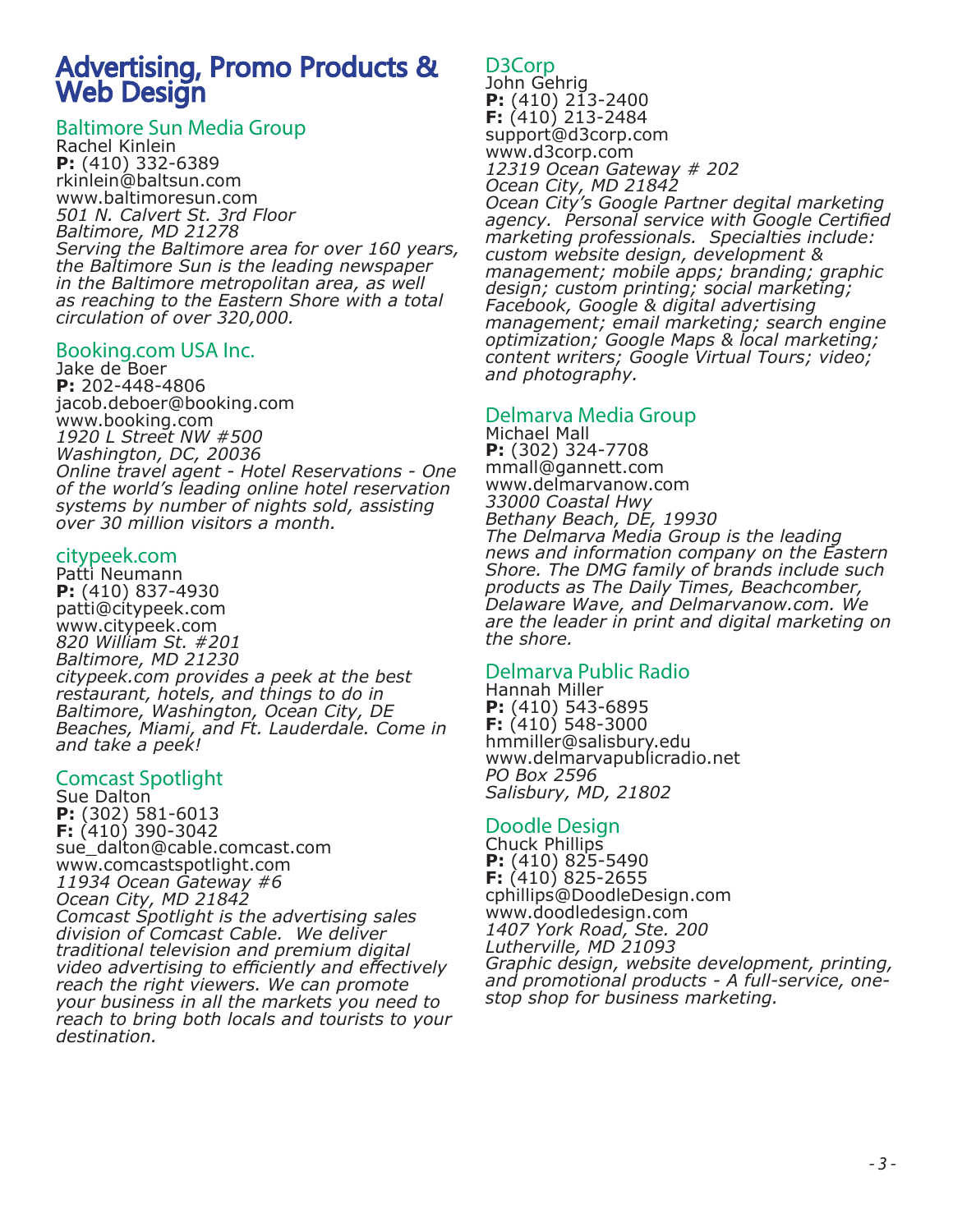## Advertising, Promo Products & Web Design (cont.)

#### Expedia Group

Nina David **P:** (410) 831-3839 ndavid@expediagroup.com www.expedia.com *1620 L St. NW Suite 500 Washington, DC 20036 #1 Online Travel Site*

#### Enter Com

Laura Renshaw **P:** 410-825-1000 **F:** 410-821-5482 laura.renshaw@entercom.com www.entercom.com *1423 Clarkview Road Baltimore, MD 21209 ENTERCOM is the 2nd largest Radio group in the USA, with 235 stations in 48 markets Today's 101.9 WLIF, Mix 106.5 WMMX, and 105.7 The Fan, flagship station of The Baltimore Orioles & Maryland Terps, delivering over 1.6 million radio listeners in the market (40% of the Baltimore population) every week, 47,949 Social Followers, and 65,948 Opt-In database*

#### Grand Living Magazine

Sandy Phillips **P:** 410-726-7334 **F:** 866-289-6127 sandy@grandlivingmag.com www.grandlivingpublishing.com *12610 Murray Road Whaleyville, MD 21872 Producing high-end travel guides and coffee table books. Publishers of Inside Ocean City, Inside Chincoteague, Inside Salisbury & Delmarva Unleashed. Producer of the Pooch Palooza Dog Festival.*

#### OC Coupon Book & AKneckties.com

Arleen Pace **P:** 410-251-8888 kroll14@comcast.net www.oc-coupon.com *12613 Sheffield Road Ocean City, MD 21842 A free book to any advertiser. In 2017 people from 17 states and Quebec bought this book. Over \$6000.00 went to various charities. Great for hotels and motels to give to their customers. The book retails for \$10.00. So if you want to bring good will to your customers or help a charity, call Arleen!*

#### Oceancity.com/ ShoreCraftBeer.com

Ann McGinnis Hillyer **P:** 410-703-1970 **F:** 866-241-7398 amh@maryland.com www.oceancity.com *4 Bay Street, Suite D Berlin, MD 21811 OceanCity.com is everything Ocean City. From events and discounted hotel rooms to coupons and insider information...you will find it here.*

#### Paper People

Laura Lockwood **P:** (410) 546-5585 **F:** (410) 546-9586 laura@paperpeople.net www.paperpeople.net *606 S Schumaker Dr Salisbury, MD 21804 The Paper People Company is a print and promotional products company, founded in 1981, and services the entire Eastern Shore of MD, DE and VA. The new offices and showroom in Salisbury offer a wide range of promotional products for every business need.*

#### Progressive by HALO

Becky Schumacher **P:** 301-738-0011 bprogressive@halo.com ww.progressivebyhalo.com *24642 Navigators Walk Millsboro, DE 19966 Promotional Products & Branded Solutions.*

#### Salisbury University/ Delmarva Public **Radio**

Stefanie Gordy **P:** 410 677 0292 **F:** 410 546 6007 skgordy@salisbury.edu www.salisbury.edu www.delmarvapublicradio.net *1120 Camden Avenue Salisbury, MD 21801 Broadcasting from the campus of Salisbury University, Delmarva Public Radio provides news and information, fine arts and culture, and an eclectic blend of alternative Americana, and off-beat music found nowhere else on Delmarva's airwaves. WSCL 89.5 FM and WSDL 90.7 FM. Listener-supported public radio from Delmarva...for Delmarva.*

#### Seaboard Media, LLC

Jake Robinson<br>**P:** (443) 235-1309 **P:** (443) 235-1309 info@theseaboard.com www.theseaboard.com *11426 Newport Bay Dr Berlin, MD 21811 Beach advertising for the 21st Century! Everyone is on the Beach, we help you reach them! The Seaboard is a 72' Advertising Vessel equipped with two 14' x 47' Digital Billboards capable of running full color video messages. She runs the beach from Memorial Day through Labor Day.*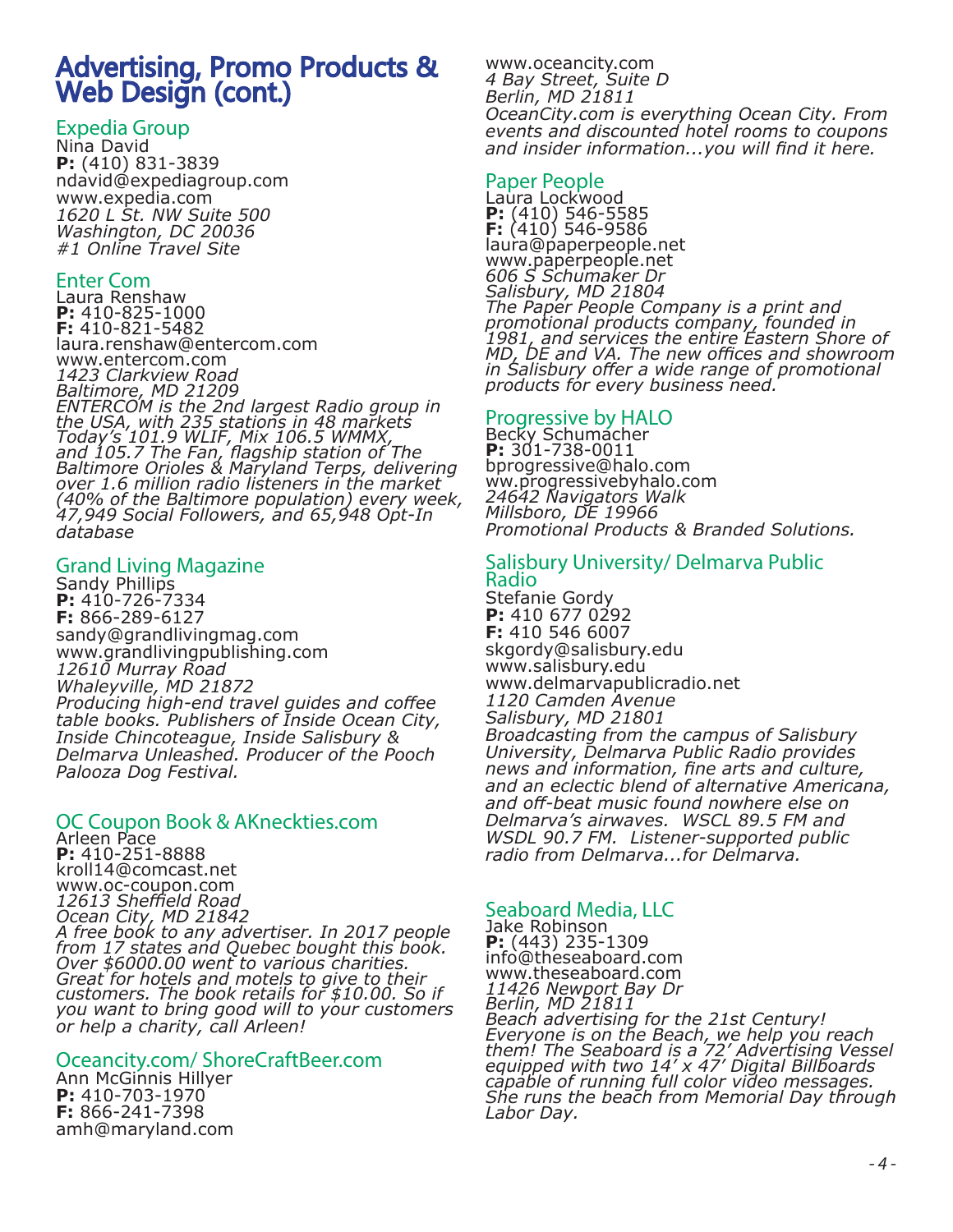## Advertising, Promo Products & Web Design (cont.)

#### Sunny Day Guide

Kelly Simms **P:** (757) 468-0606<br>**F:** (757) 468-2477<br>kelly@sunnydayguide.com www.sunnydayguide.com *800 Sea Hawk Circle #106 Virginia Beach, VA 23452 Free tourist Guide publication that contains information on local attractions, history, golf, activities, shopping, restaurants and entertainment; as well as maps, tide charts and coupons.*

#### TD Digital Printers

Chuck Scott<br>**P:** (443) 944-8985 **P:** (443) 944-8985 chuck.scott@tddigitalprint.com www.tddigitalprint.com *213 West Main St., Suite 205-B Salisbury, MD 21801 Full service printing company offering both digital & offset options and specializing in marketing materials, catalogs, booklets, newsletters and annual reports.*

#### TravelClick, an Amadeus Company

Christopher Zindash **P:** 301-775-5070 czindash@travelclick.com ww.TravelClick.com *12217 Bradbury Dr. Gaithersburg, MD 20878 Software Solutions For The Hospitality Industry Our suite of data-driven solutions delivers the knowledge you need to ACQUIRE the right guests at the right price, CONVERT shoppers into bookers and RETAIN guest relationships for repeat business. All solutions in the suite are fully interconnected, mutually supportive and uniquely designed to make you successful by maximizing revenue for your hotel.*

#### VistaGraphics/Ocean City Visitor's Guide

Neil Brown **P:** (410) 603-9986 **F:** (302) 436-7405 neil@vgnet.com www.vistagraphicsinc.com *630 Ocean Parkway Berlin, MD 21811 Vista Graphics is your one-stop for hospitality marketing. We produce five local magazines, including the premier tourist publication: The Visitors Guide Magazine(VCD). We design & produce all full color marketing tools, brochures, rack cards, & web sites.*

## **Amenities**

#### Diversified Hospitality Solutions Scott Kail

**P:** 732-670-4354 scott@diversifiedhospitality.com www.diversifiedhospitality.com *13H Chadwick Lane Monroe, NJ 08831 One of America's leading guest amenities companies! Whether it be our outstanding collections, custom design program, manufacturing or friendly service, we provide the very best in the hospitality industry. We are proud to offer the highest quality hair and body products.*

#### Erwyn Group

Kim Feingold P: (732) 813-8605 **F:** (732) 972-1263 kim.feingold@erwyn.com www.erwyn.com *1240 Campus Drive West Morganville, NJ 07751 Erwyn is a premier supplier to the hospitality industry for Personal Care Amenities, In-room acessories and beautiful bath collections. As the leading manufacturer of ice buckets, hotel trays, and wastebaskets for over 40 years, we offer you the advantage of dealing directly with the manufacturer. Erwyn creates comprehensive, customized amenity programs in addition to offerinf a large selection of stock lines to complement your decor. Great design begins with Erwyn Products.* 

#### Guest Supply

Linda Robinson **P:** 443-682-2862 lrobinson@guestsupply.com www.guestsupply.com *409 Kennedy Dr Sayreville, NJ 08872 Full Service Hotel Supplier. Sysco Guest Supply is the world leader in providing products that enhance the hotel guest experience in nearly 25,000 hotels in 88 countries.*

## Appliances & TVs

#### HD Supply Facilities Maintenance

Meg Lauridsen **P:** (443) 804-5916 **F:** (410) 896-3905 meg.lauridsen@hdsupply.com www.hdsupply.com *1020 Airport 100 Way #B Hanover, MD 21076 Distributor of MRO & Hospitality Supplies*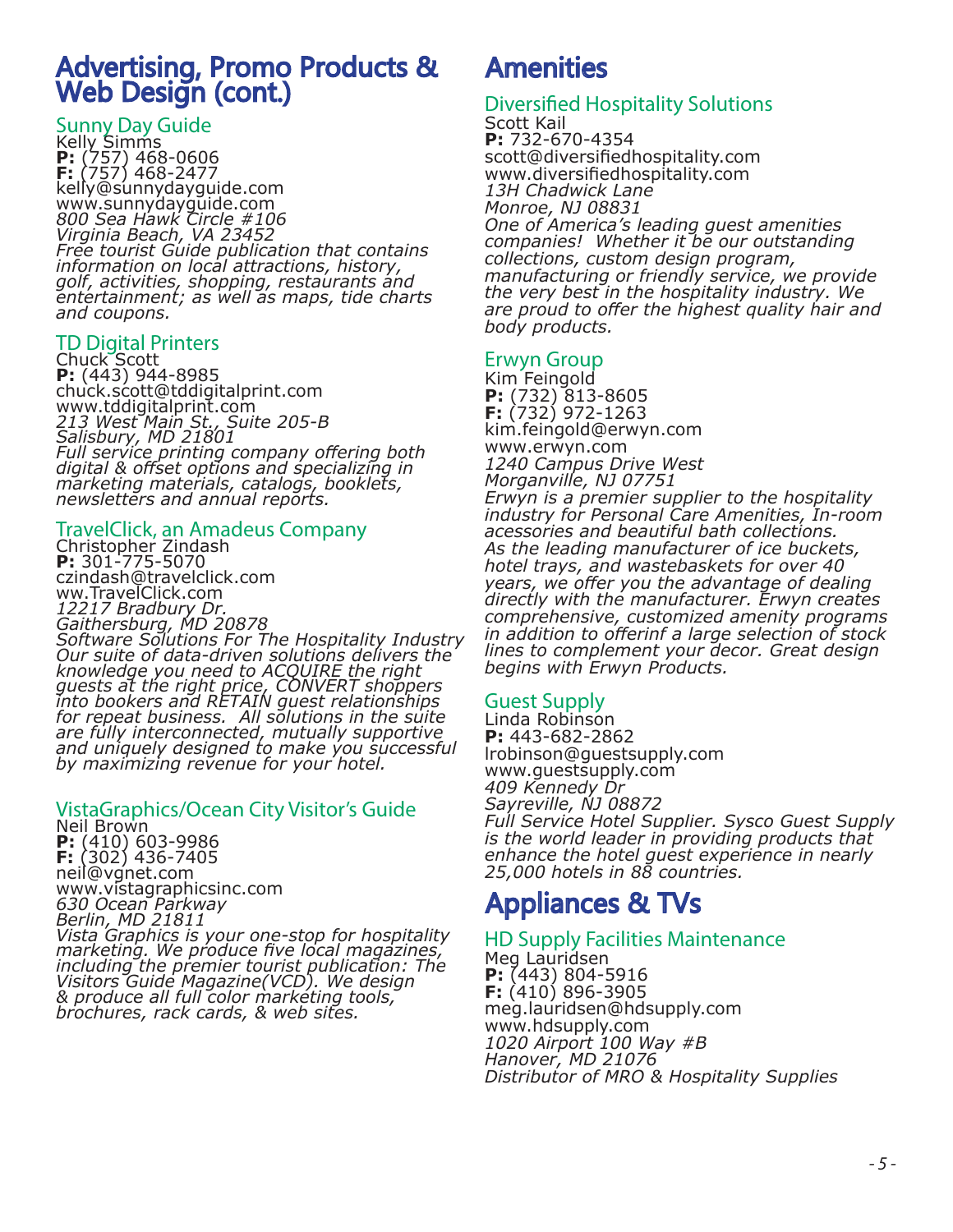## Architecture, Engineering & **Design**

#### Becker Morgan Group, Inc.

**P:** (410) 546-9100 info@beckermorgan.com www.beckermorgan.com *312 W. Main St. Suite 300 Salisbury, MD 21801*

*Becker Morgan is a comprehensive design firm with 36-years of hospitality experience in Ocean City, MD, and throughout the Mid-Atlantic Region. With architects, engineers, interior designers, and surveyors on-staff, we work seamlessly to streamline projects and deliver unique guest experiences. Visit www. beckermorgan.com to view a sampling of our work!* 

#### Fisher Architecture LLC

Keith Fisher **P:** (410) 742-0238 **F:** (888) 879-7149 kfisher@fisherarchitecture.com www.fisherarchitecture.com *542 Riverside Dr. Salisbury, MD 21801 Fisher Architecture LLC is built on providing* 

*quality architectural solutions to clients with a personal approach. With established relationships with code officials and planning authorities, we bring value, expertise and customer service to every client. Our visions and solutions are dedicated to the following market sectors. Multi-Family, Leisure and Hospitality, Residential, Medical and Interior Design.* 

#### MAD Design Group, Inc

Madalaine Leszcz How **P:** (410) 289-1859 **F:** (410) 208-1234 info@maddesigngroup-ae.com www.maddesigngroup-ae.com *PO Box 802 Ocean City, MD 21843 MAD Design Group Inc. is a full service Architectural and Engineering firm serving the Ocean City, Maryland area for over 20 years. Our personnel have expertise in all facets of residential and commercial design.*

## Banking, CC Processing, ATM

#### Applied Bank

Art Lodge **P:** 302-326-4200 **F:** 302-654-4913 art\_lodge@appliedbank.com www.appliedbank.com *37012 Country Club Rd Rehoboth Beach, DE 19971 Applied Bank is a top rated, locally owned and operated full service bank specializing in real estate, construction, hotel/motel financing and merchant services.*

#### The Bank of Delmarva

Sonia Baker **P:** (410) 250-5330 **F:** (410) 250-6122 sbaker@bankofdelmarva.com www.bankofdelmarvahb.com *12505 Coastal Hwy. Ocean City, MD 21842 The Bank of Delmarva operates ten full-service branch facilities. One of the bank's primary goals is to maintain and enhance it's public image as a sound, high quality, progressive, friendly place to conduct banking.*

#### The Bank of Delmarva

Karen Turner **P:** (410) 213-1555 **F:** (410) 213-1558 kturner@bankofdelmarva.com www.bankofdelmarvahb.com *12720 Ocean Gateway, Unit 4 Ocean City, MD 21842 Community Bank*

#### Bank of Ocean City

Reid Tingle **P:** (410) 213-0173 **F:** (410) 213-2422 rtingle@bankofoceancity.com www.bankofoceancity.com *PO Box 150 Ocean City, MD 21843 Bank of Ocean City is a local community bank established in 1916. At Bank of Ocean City we offer a full variety of business and personal banking services while providing the superior level of customer service that other banks just* 

*talk about. Six convenient locations to serve you.*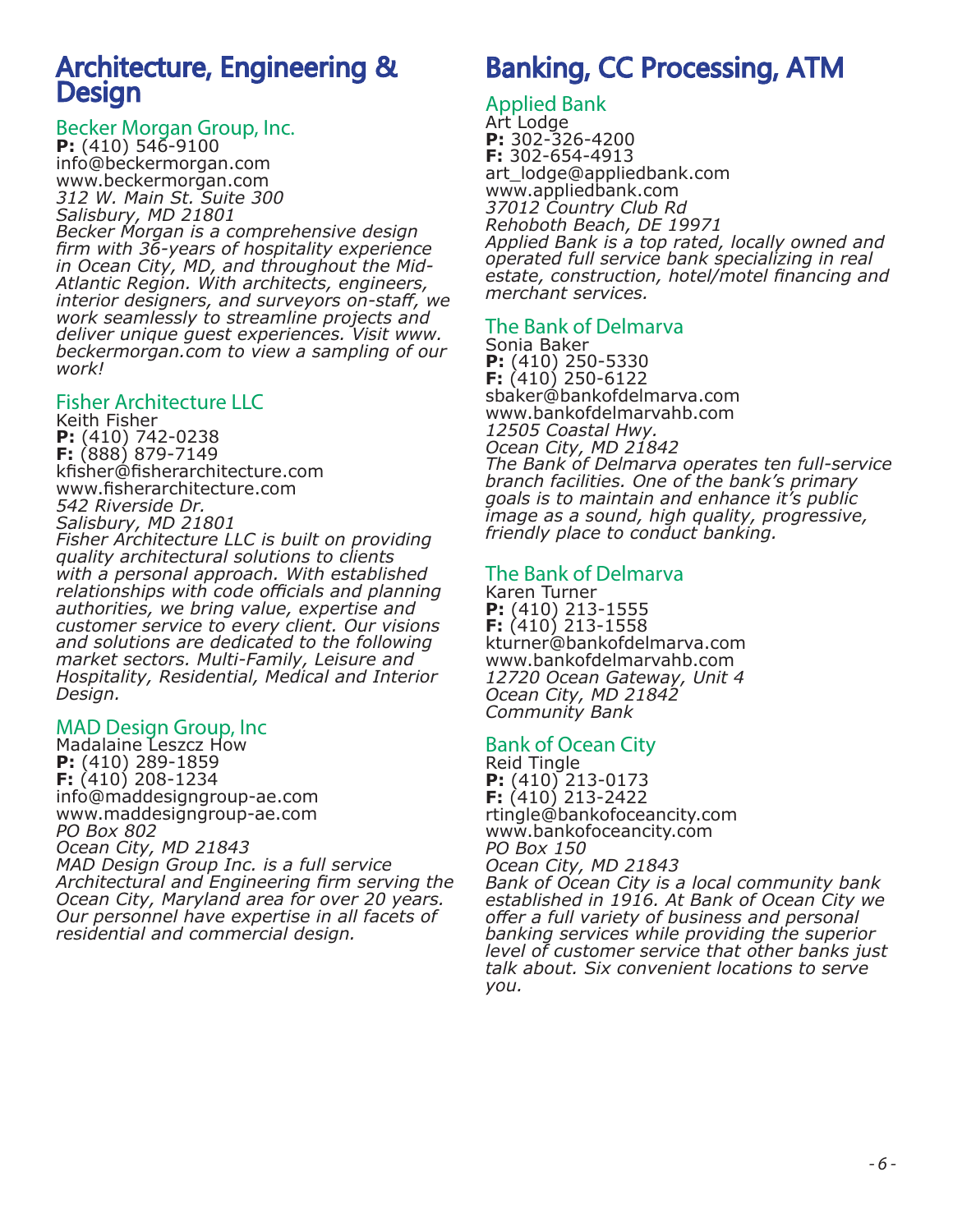## Banking, CC Processing, ATM (cont.)

#### Clearent Merchant Services

Michael Oxbrough **P:** (302) 858-7818 **F:** (877) 801-1042 moxbrough@clearent.com www.clearent.com *29338 Piney Neck Rd. Dagsboro, DE 19939 Clearent is a complete payment processor that provides a full suite of payment solutions for businesses in practically every industry. We leverage our propreietary payments platform to make doing business easier and more profitable for our merchants. We strive to earn the trust and loyalty of our customers through honesty and transparency.*

#### Farmers Bank of Willards

Celeste Dove **P:** (410) 213-2983 **F:** (410) 213-2989 celeste.dove@fbwbank.com www.fbwbank.com *12641 Ocean Gateway, Unit 540 Ocean City, MD 21842 The Farmers Bank, established in 1925, is a community bank serving loan, deposit and business needs of the lower Eastern Shore. Personal service and quick turnaround on personal and business loans form the cornerstone of the banks philosophy.*

#### Intelicom Inc.

Larry Shapero **P:** (703) 623-3389 **F:** (703) 777-4024 intelicom@verizon.net *P.O. Box 4504 Leesburg, VA 20177 ATM Machines*

#### MPI Point of Sale

Kyle Morgan **P:** (302) 524-8000<br>**F:** (888) 406-6926<br>kmorgan@mpiprocessing.com www.mpiprocessing.com *32695 Roxana Rd. 3rd Floor Millville, DE 19967 MPI is a credit card processing brokerage which represents many different processing companies throughout the country. This gives us the ability to offer an effective and efficient processing solution for any industry at the best rates possible.*

#### Taylor Bank

Tori Cross **P:** (410) 641-1700<br>**F:** (410) 641-0543<br>vcross@taylorbank.com www.taylorbank.com *24 N. Main St. Berlin, MD 21811 Your local hometown bank offering a full line of products.*

## Bathroom Fixtures & Repair

#### Herl's Bath and Tile now West Shore Home

Greg Herling **P:** (410) 219-9033<br>**F:** (410) 219-5790<br>tracy@herlsinc.com www.herlsinc.com *31440 Winterplace Parkway Salisbury, MD 21804 Offering bathroom renovation, tub-to-shower conversions, tile installation, fiberglass reglaze and repair.*

## Builders/Construction

#### All States Construction Co. Inc.

James R. Kyger Jr. **P:** (410) 352-9800<br>**F:** (410) 352-3839<br>paola@allstatesconst.com www.allstatesconst.com *11935 Hammer Rd. Bishopville, MD 21813 Exterior renovators including EIFS, stucco, railings, concrete, siding, deck coatings, structural repairs, windows and doors.*

#### C & C Ultimate Construction

Carole Jones **P: (**410) 903-8973<br>sbtgoj@gmail.com *7718 Fairgreen Rd Baltimore, MD 21222 Cleaning company specializing in post construction clean, final clean. Commercial and Residential.*

#### East Coast Construction, LLC

Dale V. Christensen **P:** 410-641-6600 dchristensen@jandjconst.net www.eastcoastconstmd.com *11107 Manklin Meadows Lane Berlin, MD 21811 Full service Residential and Commercial construction.*

#### Encore Construction, Inc.

Don Smith **P:** (443) 214-5392 **F:** (443) 664-7658 dsmith@encoreconstruction.net www.encoreconstruction.net *12216 Ocean Gateway, Suite 1300 Ocean City, MD 21842 A commercial general contractor specializing in restaurant and retail construction, base*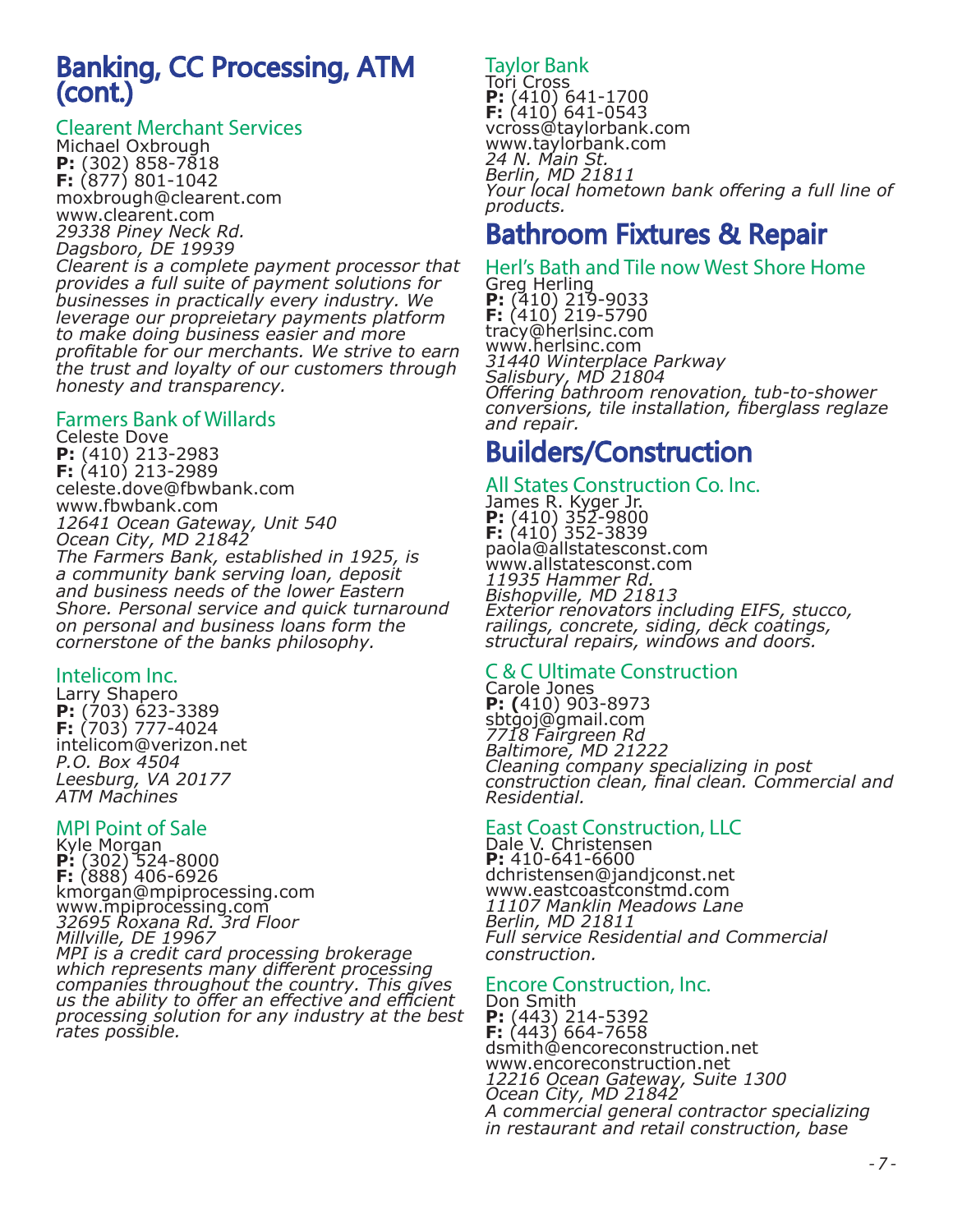*building, and facade renovation in Ocean City, MD, DE, VA and DC.* 

#### F.A. Taylor & Son, Inc.

Matt Taylor **P:** (410) 749-0090 **F:** (410) 219-1163 mtaylor@fataylorson.com www.fataylorson.com *1955 Northwood Drive Salisbury, MD 21801 Roofing and Sheet Metal Contractor. This is a 4th generation family owned and operated business. We offer a complete menu of roofing systems, expert roof repair, and maintenance programs.*

## Builders/Construction (cont.)

#### Northeastern Supply

Jay Warrington **P:** 410-213-8780 **F:** 410-213-8786 jwar@northeastern.com www.northeastern.com *9731 Stephen Decatur Hwy. Ocean City, MD 21842 Wholesale distributor of plumbing, HVAC, water systems, hardware, & lighting.*

#### Ocean Tower Construction LLC

Oleg Shakirov **P:** 443-366-5556 **F:** 888-959-7850 oceantower1@usa.com www.oceantowerconstruction.com *12905 Coastal Hwy Ocean City, MD 21842 General contractor - restoration and remediation of commercial and residential buildings.*

#### Ridgeview Builders, Inc.

Angela Maione **P:** (443) 235-1538 ridgeviewbuilders@hotmail.com *11407 Maid At Arms Lane Berlin, MD 21811 Custom home builder, total renovations, additions, remodeling to your home, business, hotel or restaurant. We are fully licensed and insured and obtain all the necessary permits to complete the job!*

#### Rooftop General Contractors LLC

Anthony Cusato **P:** (410) 266-1156 **F:** (410) 266-2439 acusato@verizon.net *1918 Mackiebeth Ct Annapolis, MD 21401 Commercial roofing repair, maintenance new roofs. All types rooftop management.*

Royal Plus Electric, Inc. Mark Odachowski **P:** (410) 213-2658 **F:** (410) 213-9833 info@royalpluselectric.com www.royalpluselectric.com *9939 Jerry Mack Road Ocean City, MD 21842 Royal Plus Electric is Delmarva's finest full-service electrical contractor with a 20 year tradition of meeting or exceeding our customers' needs. We provide exceptional service and quality on every project no matter how large or small.*

## **Campgrounds**

#### Castaways RV Resort & Campground

Kathy Walsh **P:** (410) 213-0097 **F:** (410) 213-1266 Kathyw@castawaysrvoc.com www.castawaysrvoc.com *12550 Eagles Nest Rd. Berlin, MD 21811 Nestled along the shores of the beautiful Sinepuxent Bay, Castaways Campground offers spectacular views of the Assateague National Seashore and the Ocean City skyline. Whether you tent camp, own a motor home, rent one of our RVs or prefer to stay in one of our fully equipped beach cottages, you'll find Castaways offers a luxurious camping vacation second to none.*

#### Frontier Town Campground

Harold "Deck" Decker **P:** (410) 641-0880 **F:** (410) 641-2876 hdecker@suncommunities.com www.frontiertown.com *8428 Stephen Decatur Highway Berlin, MD 21811 Frontier Town Campground, Water Park, and Western Theme Park is Ocean City's premier camping resort. The Water Park offers slides & activity pools. The Western Theme Park is a Circa 1869 Wild West Town with shoot outs, stagecoach and steam train rides.*

## **Catering**

#### **Centerplate**

Gary Leach **P:** (410) 723-8619 **F:** (410) 524-3245 gary.leach@centerplate.com www.centerplate.com *4001 Coastal Hwy Ocean City , MD 21842 Exclusive caterer for the Roland E. Powell Convention Center.*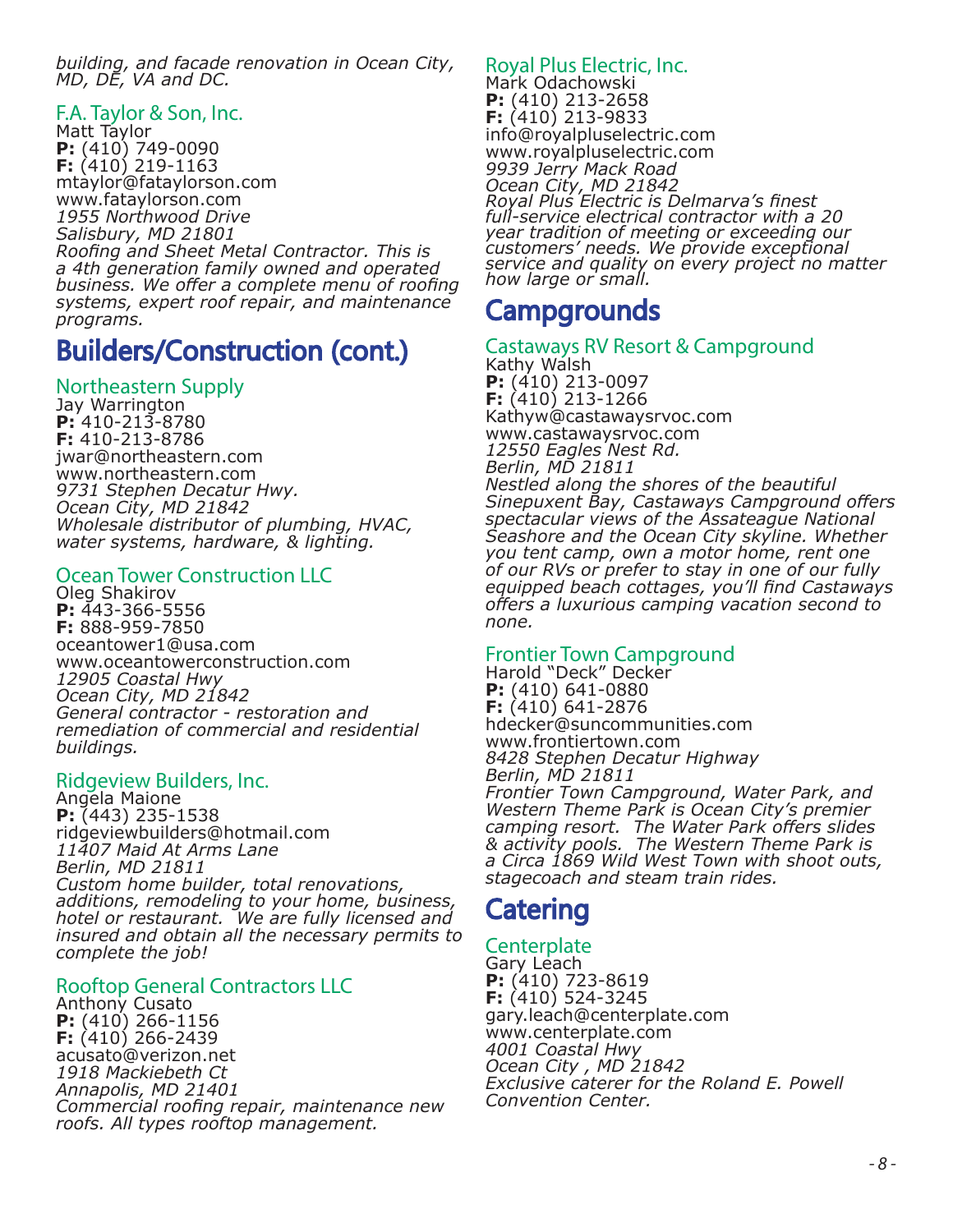## Elevator Sales & Service

#### Action Elevator

John Marshall Sr. **P:** (410) 250-7070 **F:** (410) 766-8140 JohnMarshallsr@ActionElevator.com www.actionelevator.com *12505 Coastal Hwy. Ste 200 Ocean City, MD 21842 Elevator maintenance, modernization and service*

## Elevator Sales & Service (cont.)

#### Arundel Elevator Consulting

Timothy A. Marshall **P:** (410) 766-4600 **F:** (410) 766-8140 Tim@arundelservices.com www.ArundelServices.com *510 Wilson Road Annapolis, MD 21401 Full service elevator consulting company - Services Provided: Maintenance Evaluation, Condition Surveys, Budgeting and Repair/ Upgrade Planning, Modernization Specifications and Bid Management.*

#### Delaware Elevator

Pete Meeks **P:** 410-749-3489 x1070 **F:** 410-749-2116 info@delawareelevator.com www.delawareelevator.com *2210 Allen Drive Salisbury, MD 21801 Delaware Elevator, Inc is a family owned, full service Elevator Company providing service, repairs, new installation and modernization on residential & Commercial elevator applications.* 

#### Liberty Elevator Experts LLC

Joe McAnulty **P:** 844-542-3538 joe@libertyelevatorexperts.com www.libertyelevatorexperts.com *625 Barksdale Road Suite 113 Newark, DE 19711 Liberty Elevator Experts is a family owned and operated consulting, safety, and elevator inspecting establishment that is headquartered in Newark, Delaware.*

#### Otis Elevator

Alexander Lee **P:** (410) 299-4548 **F:** (860) 660-4677 Alexander.Lee@otis.com www.otisworldwide.com *4999 Fairview Ave. Linthicum, MD 21090 Otis Elevator Company is the world's largest manufacturer and maintainer of people-moving*  *products, including elevators, escalators and moving walkways. Otis prides itself on being #1 in customer service. This means responding promptly to customer requests, delivering what we promise and never compromising on quality and safety.*

## Entertainment/Activities

#### Casino at Ocean Downs

Crystal Layton **P:** 410-641-0600 **F:** 410-641-4767 crystal.layton@oceandowns.com www.oceandowns.com *10218 Racetrack Rd. Berlin, MD 21811 Ocean Downs Racetrack - Watch and wager on both throughbred and harness racing from the greatest tracks in North America with simulcasting year round from noon until midnight. Enjoy great dining in the spectacular Pacers Clubhouse Restaurant.*

#### Delmarva Shorebirds Baseball

Eric Sichau **P:** (410) 219-3112 **F:** (410) 213-9164 esichau@theshorebirds.com www.theshorebirds.com *PO Box 1557 Salisbury, MD 21802 Your Delmarva Shorebirds are a Class "A" Affiliate of the Baltimore Orioles Baseball Organization. Voted the #1 Family Entertainment Attraction on Delmarva for the 2nd year in a row, we feature affordable family entertainment with a new twist every night.*

Fox Theatres Wendy Schaffer**P:** (610) 779-4488 **F:** (484) 214-0301 wendys@fox-theatres.com www.foxshowtimes.com *985 Berkshire Blvd. Ste.201 Wyomissing, PA 19610 Wyomissing, Pennsylvania based Fox Theatres operates five movie theatres, including 2 in Ocean City: Fox Sun & Surf, now with luxury recliners, and Fox Gold Coast.* 

#### Funcade, LLC

Stephanie Meehan **P:** (443) 235-7005 meehansteph@gmail.com *905 Atlantic Avenue Ocean City, MD 21842 Family Fun Center.*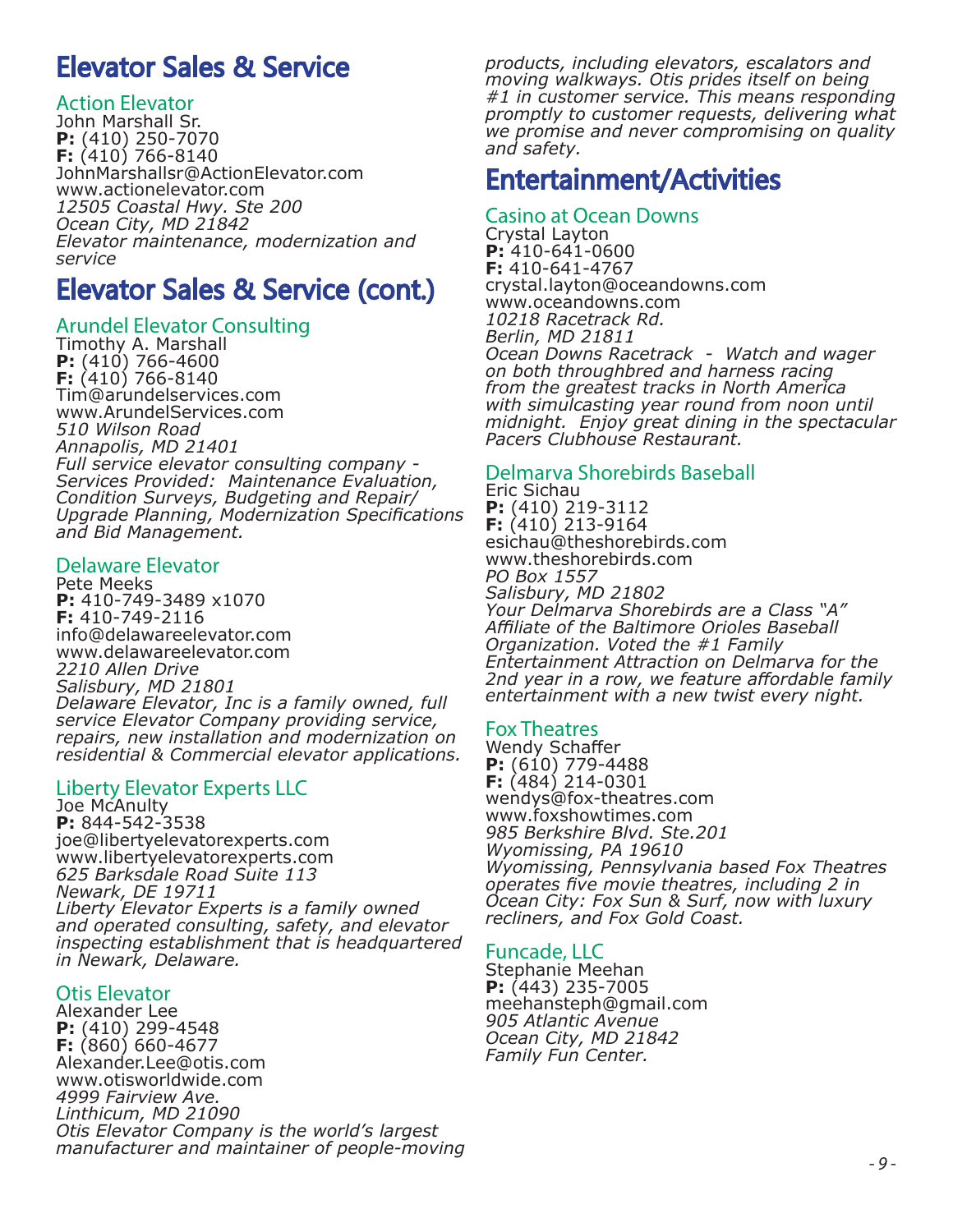## Entertainment/Activities (cont.)

#### Jolly Roger Park

Dean Langrall **P:** (410) 289-4902 **F:** (410) 289-0450 deanlangrall@jollyrogerpark.com www.jollyrogerpark.com *PO Box 572 Ocean City, MD 21843*

*Largest amusement park in O.C. Over 36 acres of fun for everyone. Rides for all ages. 2 beautifully landscaped mini Golf Courses, Waterpark complex with slides, water rides, wave pool, activity pools for kids & adults, and speedworld go cart tracks.*

#### Kylan Barn

Kyle Hughes **P:** 410-251-5914 kylanbarn@gmail.com www.Kylanbarn.com *30603 Dusty Lane Delmar, MD 21875 Set to the west of Heron Ponds, a gravel path will lead you to the picture-perfect country setting of Kylan Barn. This refined ceremony space, nestled on 35 acres, provides the right amount of sophistication with unique natural architecture.*

#### Nick's Mini Golf

Nick Geracimos **P:** 410-524-8804 nrgfs.manager@gmail.com www.nicksminigolf.com *101 57th Street Ocean City, MD 21842 Whether it's dinosaurs, a tropical Maui experience or a trip down under, Nick's mini golf provides Ocean City locals and visitors alike an immersive mini golf experience for the whole family. Call us about birthday parties, fundraisers, corporate sponsorships and team building events.*

#### Mid Atlantic Youth Sports Plex (M.A.Y.S.)

John Barrett **P:** 443-953-1920 ohnpb@comcast.net www.maysportsplex.com *6605 Morris Rd Pittsville, MD 21850 Sports Complex. Our mission is to provide the* 

*highest quality sports play, customer service and convenience by understanding both the athletes, and families to make their experience fun & professional.*

#### Old Pro Golf, Inc.

Judy Schoellkopf **P:** (410) 524-2645 **F:** (410) 723-6552 jjoldpro@oldprogolf.com www.oldprogolf.com *6801 Coastal Hwy Ocean City, MD 21842 Old Pro Golf offers four locations and 6 elaborately themed mini-golf courses all located on Coastal Hwy in Ocean City, MD. We are a family owned business in Ocean City for over 50 years and offer two indoor year round courses at 68th & 136th Streets and 2 openair courses at 23rd and 28th Streets.*

#### Ripley's Believe It or Not! Audra Ely

**P:** (410) 289-5600 **F:** (410) 289-5188 aely@ripleys.com www.ripleys.com/oceancity *401 S. Atlantic Avenue Ocean City, MD 21842 Discover the strange, the shocking and beautiful at Ripley's Believe It or Not! on the boardwalk. Enjoy incredible eye-popping exhibits where you can pose with the world's tallest man, lose yourself in some mind boggling visual illusions, and even see a shrunken head!*

#### Talbot Street Watersports

John Lewis **P:** (410) 289-9125 **F:** (410) 289-6992 john@mrducks.com www.mrducks.com *311 Talbot St. Ocean City, MD 21842 Rental watersport equipment.*

#### T.C. Studios - Ocean City Painting **Experience**

Jaimie Jacobs **P:** 443-248-4273 tcstudios11@aol.com www.tcstudios.org *1505 Philadelphia Ave Ocean City, MD 21842 Your award-winning paint party service & party venue.*

#### Trimper's Rides

Antoinette Bruno **P:** (410) 289-8617 **F:** (410) 289-2779 trimpersrides@gmail.com www.trimpersrides.com *#5 Worcester Street Ocean City, MD 21842*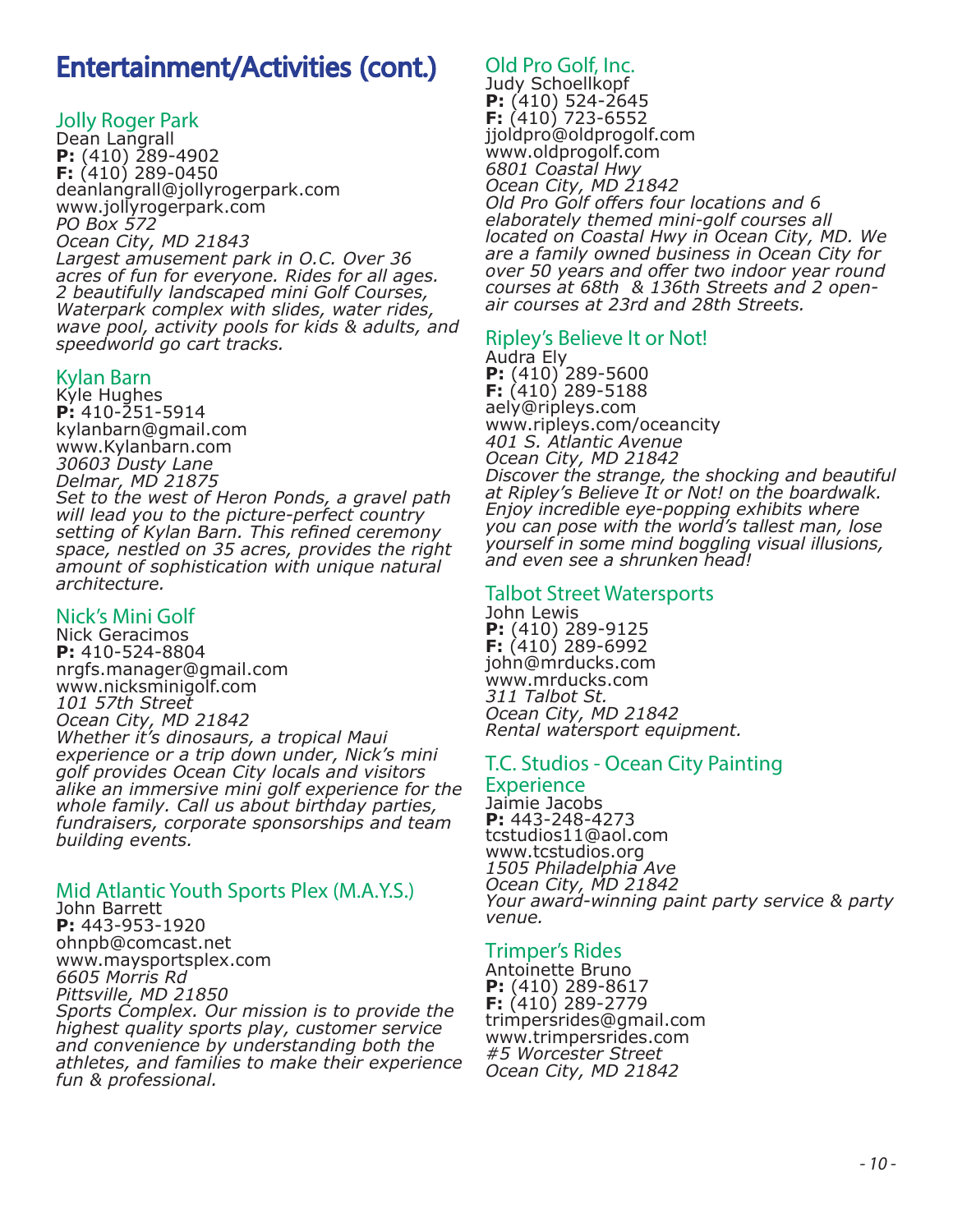#### Winefest on the Beach

Jerry Hardesty **P:** (410) 280-3306 **F:** (410) 263-3807 jj.wine@verizon.net www.winefest.com *2 Market Space Annapolis, MD 21401 3 day festival*

## Financial/Accounting

#### BSC America,Inc

Charles Nichols **P:** 410 365 7116 cnichols@bsacamerica.com www.bscamerica.com *PO Box 940 Ocean City, MD 21843 BSC America is a national leader in asset management sales and auctions. A family of companies and services with expertise in banking, automotive remarketing, insurance and appraisals.*

#### CG Accounting Group, LLC

Phillip Cheung **P:** (410) 524-2720 **F:** (410) 524-5925 pcheung@cgcpa.pro www.cgcpa.pro *#19 -120th Street Ocean City, MD 21842 CPA with over 25 years of working with small business owners to help them grow and prosper. Services include tax preparation, financial statements, bookkeeping and payroll services. Also business valuations and consultations and divorce representation. Call us if you'd like a team to work with you.* 

#### Faw, Casson & Co., LLP

Chad Vent **P:** (410) 213-8700 **F:** (410) 213-9788 ctvent@fawcasson.com www.fawcasson.com *PO Box 718 Ocean City, MD 21843 Certified Public Accountants and Business Consultants. Expertise in all aspects of income and estate tax planning. Specializing in the hospitality industry.*

#### Sandy Hale, CRPC, Merrill Lynch Sandy Hale

**P:** 410-820-7436 **F:** 410-702-4252 sandra.hale@ml.com www.wealthmanagement.ml.com *114 Bay Street, Building D Easton, MD 21601 Wealth Management Advisory Services - Individual, Corporate and Non-Profit financial management with an emphasis on retirement planning.*

#### PKS & Company

Kristina Leether **P:** (410) 213-7185 **F:** (410) 213-7638 kleether@pkscpa.com www.pkscpa.com *PO Box 72 Salisbury, MD 21803 Accounting firm offering tax, audit, payroll, bookkeeping, business consulting and estate planning. Services to small business and individuals.*

## **Florists**

#### Ocean City Florist

Patricia Stolba **P:** (410) 250-1636 **F:** (410) 250-4437 oceancityflorist@aol.com www.oceancityflorist.com *12909 Coastal Hwy Ocean City, MD 21842 Ocean City Florist established 1975. Prompt delivery in Ocean City and surrounding areas, carrying a wide variety of contemporary, traditional and exotic arrangements. We have what you want for any special occasion.*

## Food Products & Gourmet **Specialties**

#### Belair Produce & Watermark Foods

Dennis Shakan **P:** 443-867-2760 **F:** 410-250-4669 dshakan@comcast.net www.belairproduce.com *7226 Parkway Drive Hanover, MD 21076 A full-line produce house and specialty foods company focusing on variety and quality you demand with service you depend on.*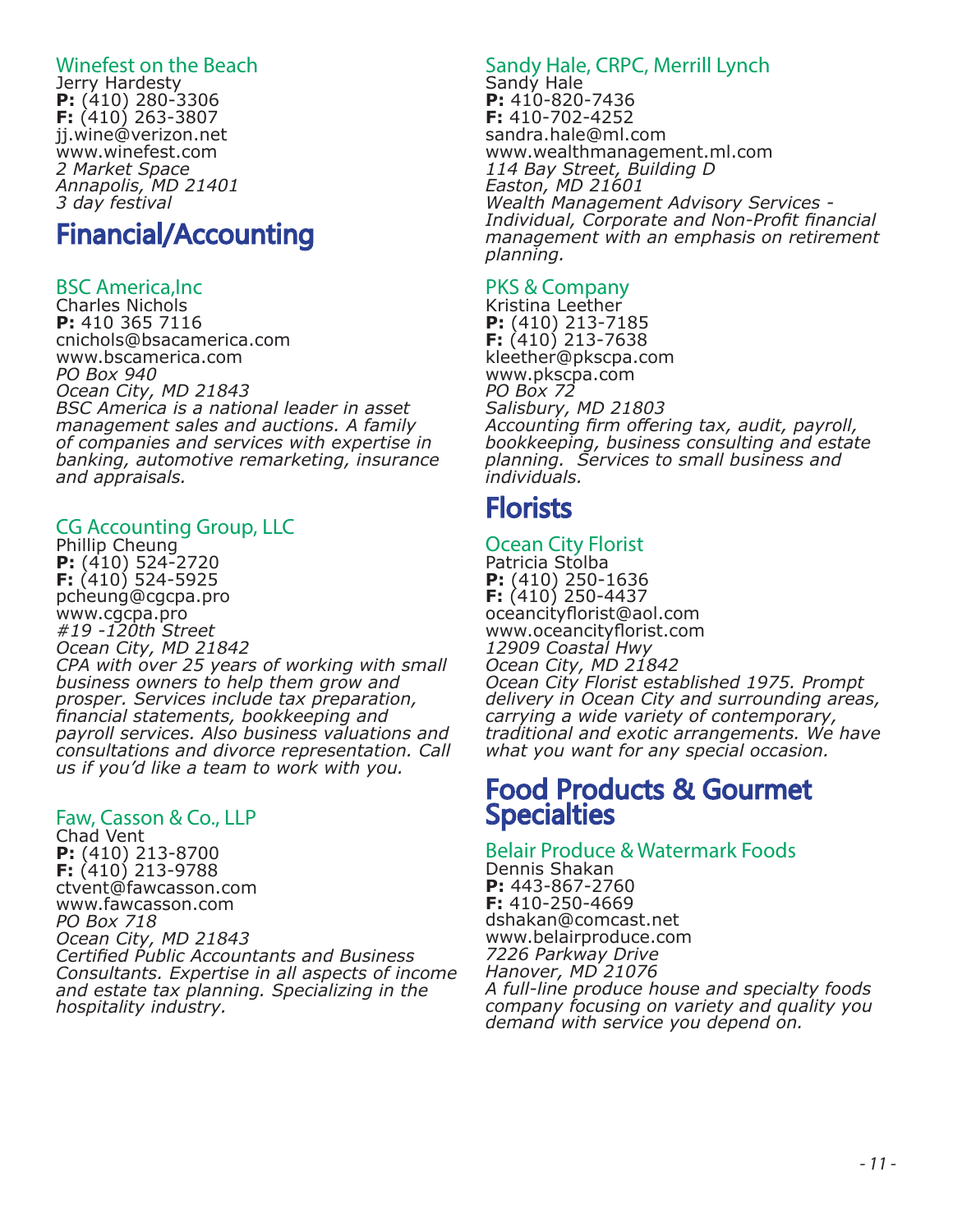#### Cloverland Farms Dairy

Joe Lawrence **P:** (410) 202-6342 x1605 **F:** (410) 773-1821 jlawrence@cloverlanddairy.com www.cloverlanddairy.com *2701 Loch Raven Rd. Baltimore, MD 21218 Cloverland Dairy- Better Cows- Better Milk. Delivering quality products to the mid-atlantic area for over a century. We deliver the finest products that are not only nutritious, but delicious.*

#### Eastern Shore Coffee & Water

Sarah Chandler **P:** (410) 749-4494 **F:** (410) 219-9262 sarah@easternshorecoffee.com www.easternshorecoffee.com *31404 Old Ocean City Road Salisbury, MD 21804 Eastern Shore Coffee & Water is a coffee and water distributor to offices, restaurants, convenience stores, and hotels on the Delmarva Peninsula, providing equipment and products.*

#### FPC Distribution Federal Paper & Chemical

Kurt Schnitzer **P:** (443) 506-5096 **F:** (410) 540-4148 kurt.schnitzer@fpcsolutions.com www.fpcdistribution.com *6630 Amberton Drive Elkridge, MD 21075 Wholesale distributor of disposable paper products and cleaning supplies.* 

#### Georgeo's Water Ice

George Swayngim **P:** (610) 494-4975 **F:** (610) 484-4911 iceman021@verizon.net www.georgeoswaterice.com *5 Discovery Lane Selbyville, DE 19975 Bulk Ice Cream, Good Humor novelties, Gourmet Cakes, Soft Serve mix, Water Ice, Turkey Hill tea's, B+J Pints. We supply the finest products and service on the Eastern Shore. Family owned and operated since 1980.* 

#### H & M Wagner & Sons

Amanda Partin **P:** (410) 766-1150 **F:** (800) 492-4571 amanda@hmwagner.com www.hmwagner.com *7204 May Wagner Ln Glen Burnie, MD 21061 We offer nationally recognized brands and locally sourced products, stocking over* 

*10,000+ items and continue to grow. As the leader in Foodservice beverage, we pride ourselves on providing our customers with the services they need to succeed! We offer quality products at competitive prices with service that makes everyone feel like a member of our family.* 

#### Holt Paper Company

Abby Disharoon **P:** (410) 742-7577 **F:** (410) 742-7976 adisharoon@holtpaper.com www.holtpaper.com *31375 John Deere Dr. Salisbury, MD 21804 After 50 years, we continue to be the leader in quality & service to our customers offering a vast range of foods, paper goods, chemicals and janitorial supplies. Located in Salisbury and Baltimore, Maryland we take great pride in fulfilling our customer's needs and watching them succeed!*

#### Keany Produce

Margie Kaufman-Diven **P:** (301) 618-5469 **F:** (301) 772-3469 marketing@keanyproduce.com www.KeanyProduce.com *3310 75th Ave Landover, MD 20785 Keany Produce is a family owned and operated wholesale produce company. While located in Landover Maryland, Keany delivers fruits and vegetables to an array of customers in the Mid-Atlantic region. In addition to produce Keany also offers a variety of dairy, organic, specialty and miscellaneous items.* 

#### Martin Fish Co.

Ginger Martin **P:** (410) 213-2195 **F:** (410) 213-1442 martinfishco@yahoo.com www.martinfishco.com *12929 Harbor Rd Ocean City, MD 21842 Wholesale and Retail and carry-out seafood business. Offering consumers fresh local caught seafood from our boats to your table.*

#### Maryland Plastics, Inc.

Dick White **P:** 443-365-5082 **F:** 410-754-8882 dwhite@mdplasticsinc.com www.marylandplastics.com *251 E. Central Ave. Federalsburg, MD 21632 Local manufacturer featuring the most comprehensive assortment of disposable plastic Foodservice, Catering and Retail items in the industry. Offering a complete selection*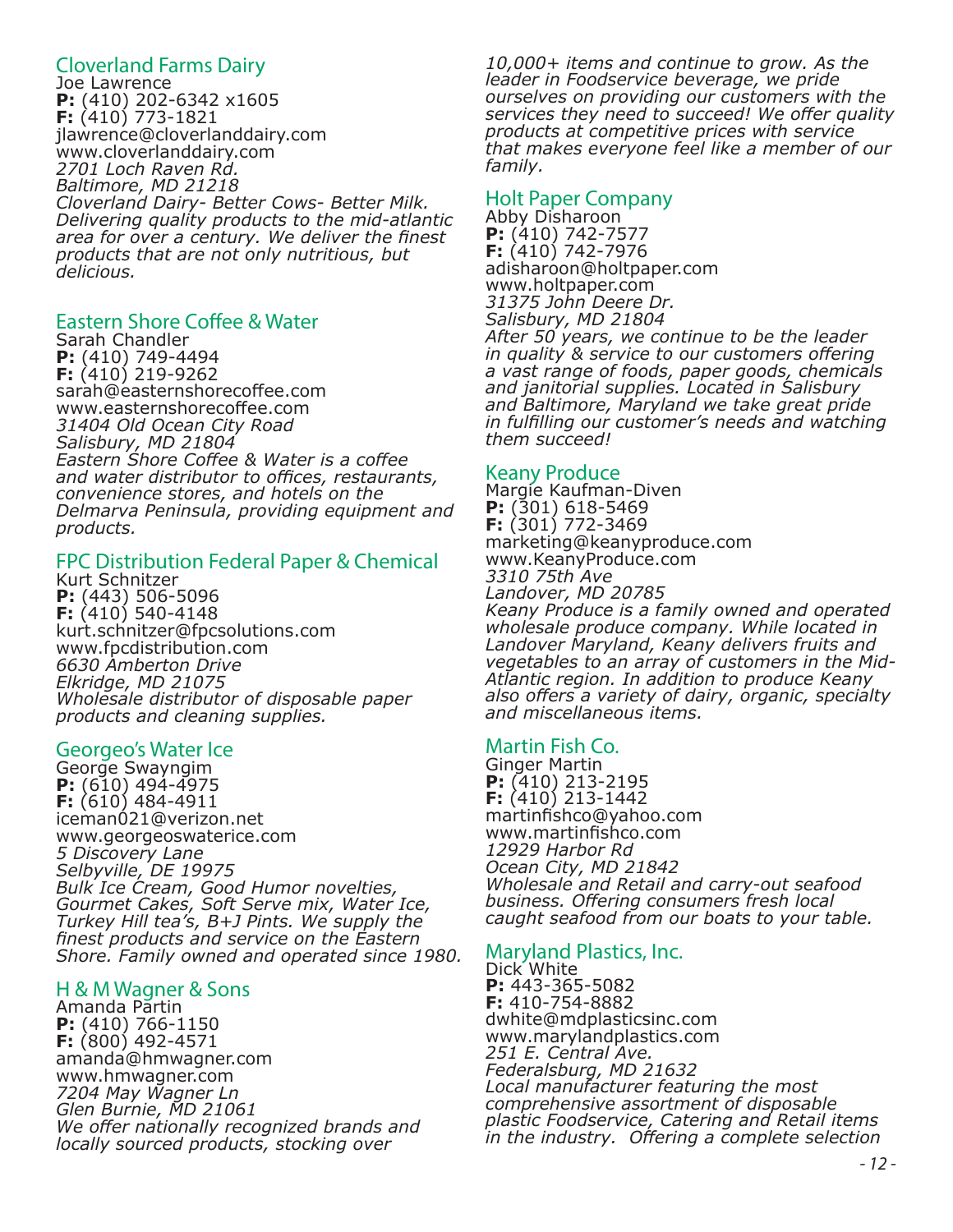*of sophisticated single service tableware for every event or occasion. Made to the highest standards for quality, durability and selection. Combined with top notch Eastern Shore customer service for Seventy-Five years! Doing business since 1939.*

#### Savoy Brown Consultants

Robert Z. Brown **P:** (410) 792-8447 **F:** 301-483-6266 rob@savoybrown.biz www.savoybrown.biz *7808 Braygreen Rd. Ste. 214 Laurel, MD 20707 Savoy Brown, winner of he 2006 Real Estate & Construction Review - Hotel Category - Harrison's Hilton Suites: Full service design including, floor plans, mechanical, rough-ins, ventilation, equipment specifications, project coordination and more!*

#### Southern Glazers Wine & Spirits

Rob Kenney **P:** 410-546-2130 **F:** 410-546-2153 robertkenney@southernwine.com www.southernwine.com *1607 Northwood Dr. Suite 103 Salisbury, MD 21801 Proudly serving wine & spirit to the Eastern Shore of Maryland. Contact us for all your retail needs and one of our local sales reps can supply your store or restaurant needs.*

#### SYSCO Eastern MD

Gary Dutton **P:** 410-677-5500 x5717 **F:** 410-957-4745 dutton.gary@emd.sysco.com www.syscoeasternmd.com *33300 Peach Orchard Rd. Pocomoke, MD 21851 Sysco Eastern Maryland is the global leader in selling, marketing and distributing food products to restaurants, healthscapes, educational facilities, lodging establishments and other customers who prepare meals away from home. It's family of products also includes equipment and supplies for the foodservice and hospitality industries.*

#### Teddy Bear Fresh Produce

Mary Salins **P:** (410) 819-8205 **F:** (410) 819-8205 mary@teddybearfresh.com www.teddybearfresh.com *28595 Marys Court Easton, MD 21601 We are a supplier of Fresh Produce & Dairy as well as a Full Line of Ken's Steakhouse Salad* 

*Dressings and many other Foodservice items to Restaurants, School Systems and Health Care Facilities on the Eastern Shore. We are Locally located right in Easton, Maryland. We offer competitive pricing, no minimum order amounts and can deliver to you either the same day or the Next Day 6 Days a Week!*

#### US Foods

Annette Selzer **P:** 443-783-0536 **F:** 856-241-0986 annette.selzer@usfoods.com www.USFoods.com *10084 Iron Point Drive Millsboro, DE 19966 A Broadline Food Distributor, meeting all your immediate and future needs.*

## Furnishings, Furniture & Interior **Design**

#### Casual Designs Furniture

Chris Coates **P:** 302-436-8224 **F:** 302-436-4943 info@casualdesignsfurniture.com www.casualdesignsfurniture.com *36523 Lighthouse Rd Selbyville, DE 19975 Casual Designs Furniture is a full-service furniture store with locations in Berlin, MD and Selbyville, DE.*

#### Donaway Furniture

Vernon Davis **P:** (410) 250-5100 **F:** (410) 250-5839 shastings@donaway.com www.donaway.com *13001 Coastal Highway Ocean City, MD 21842 Donaway Furniture has been in business serving the Ocean City and Delaware Beach areas for over 64 years, since 1954. We have what you need for your beach house. We can supply individual items or furnish your entire unit.*

#### Mattress Firm Commercial Sales

Leslie Pia **P:** (516) 861-7347 **F:** (516) 861-8310 lpia@mfrm.com www.mattressfirm.com/commercialsales *1000 S. Oyster Bay Rd. Hicksville, NY 11801 Preferred mattress wholesaler to the hospitaelity industry. Let our buying power be your buying power.*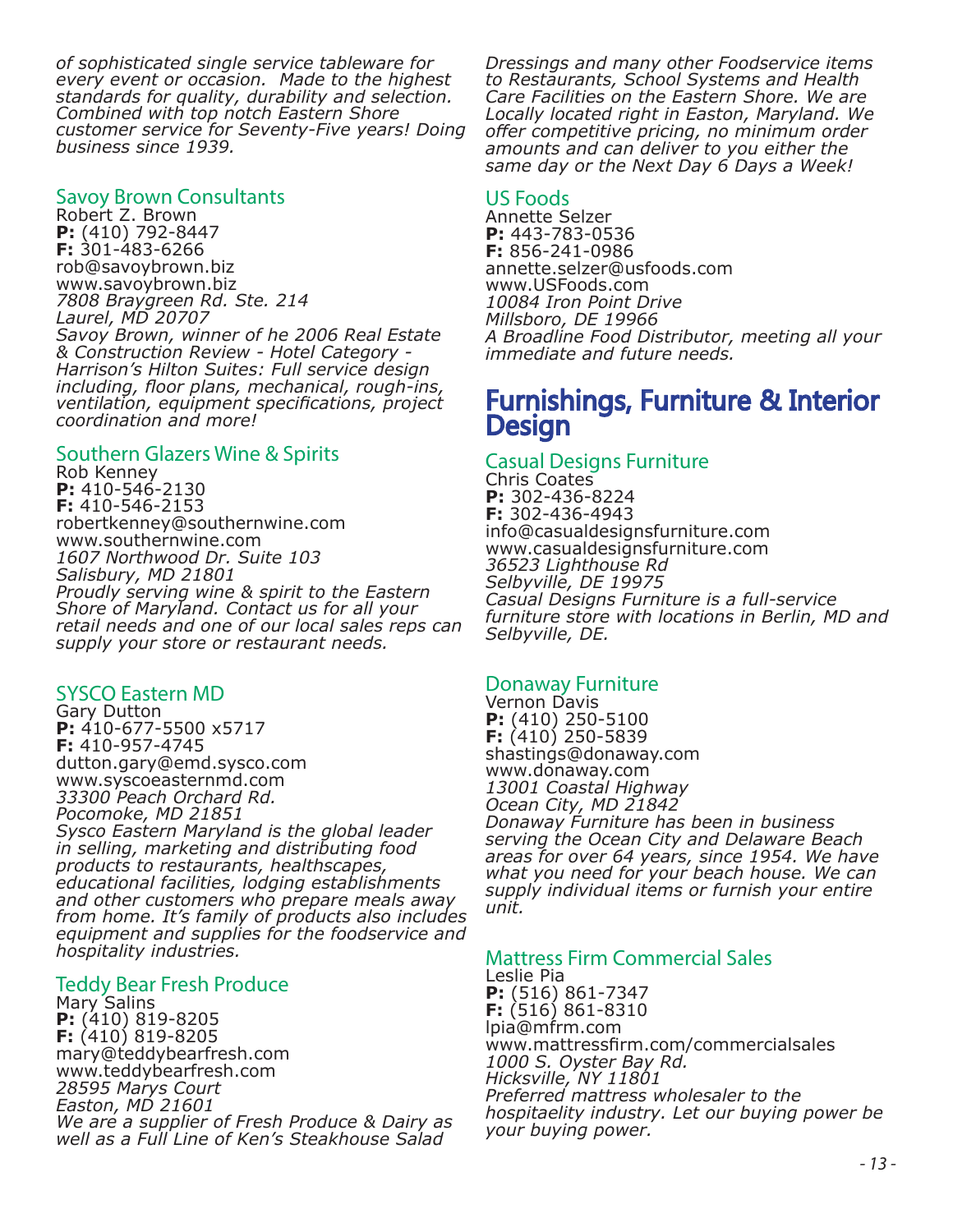#### Johnny Janosik Design and Contract Services

Jamelle Showell **P:** (302) 875-5955 **F:** (302) 877-0153 jamelle.showell@johnnyjanosik.com www.johnnyjanosik.com *11151 Trussum Pond Road Laurel, DE 19956 We are a retail furniture company in business* 

*since 1953. We offer our hospitality clients design services, access to excellent sources and the industry's best delivery teams. And of course as in our retail world, our contract pricing is very competitive. Our partnership with OC Floor Gallery offers many flooring possibilities.*

#### Mike's Carpet Connection

Lisa Mitchell **P:** (302) 537-1899 **F:** (302) 537-1783 lisa@mikescarpetconnection.com www.mikescarpetconnection.com *1300 Coastal Highway, #8 Fenwick Island, DE 19944 We offer professional, full service sales and installation of Commercial and Residential Floor Coverings, Custom Window Treatments, and Interior Design Services for all of your hotel, motel, restaurant and/or residential home needs.*

#### OC Floor Gallery

Matt Banks **P:** (410) 213-9234 **F:** (410) 213-9235 mdbanks@ocfloorgallery.com www.ocfloorgallery.com *12319 Ocean Gateway Ocean City, MD 21842 Eastern Shore's Premier Flooring Dealer.*

#### Restaurant Seating Consultants, LLC

Steve Mastbrook **P:** (800) 334 7660 **F:** (302) 539 1500 steve@edisonbarstools.com www.edisonbarstools.com *37520 Lighthouse Rd Fenwick Island, DE 19944 For all your restaurant seating needs!*

## Golf/ Golf Courses

#### Links at Lighthouse Sound

Kim Ruark **P:** (410) 352-5767 **F:** (410) 352-5766 kim@ruarkgolf.com www.lighthousesound.com *12723 St. Martins Neck Rd. Bishopville, MD 21813*

*Located one mile west of O.C., just off Rt. 90 on St. Martins Neck Rd. This exquisite 18 hole championship golf course designed by Arthur Hills overlooks the beautiful Ocean City skyline and the St. Martins River.*

#### OC Golf Getaway

Walter Brooks **P:** (410) 213-7050 **F:** (410) 213-7058 info@oceancitygolf.com www.oceancitygolf.com *9748 Stephen Decatur Hwy #105 Ocean City, MD 21842 Ocean City Golf Getaway represents 17 championship Golf courses, more than 30 Golfer friendly accommodations, Golferpreferred restaurants and services. A one stop, hassle free information service with access to live online teetime reservations and stay and play packages.*

#### Ocean City Golf Club

Buddy Sass **P:** (410) 641-4861 **F:** (410) 641-4240 ocgy@hotmail.com www.ocgolfandyacht.com *11401 Country Club Drive Berlin, MD 21811 Now featuring a totally re-designed and re-built Newport Bay Course.*

## Ocean Resorts Golf Club

Jeff Fields **P:** (410) 641-5643 jfields@oceanresortsgolfclub.com www.oceanresortsgolfclub.com *10655 Cathell Rd Berlin, MD 21811 Located 6 miles west of Ocean City Maryland, offers a variety of golf holes that are both challenging and picturesque. The course is designed to accommodate all ages and abilities with yardages from 4,800 to a daunting 6,500 yards.*

## Government Agencies

#### OC Convention Center

Larry Noccolino **P:** (410) 289-8311 lnoccolino@oceancitymd.gov www.ococean.com *4001 Coastal Hwy Ocean City, MD 21842*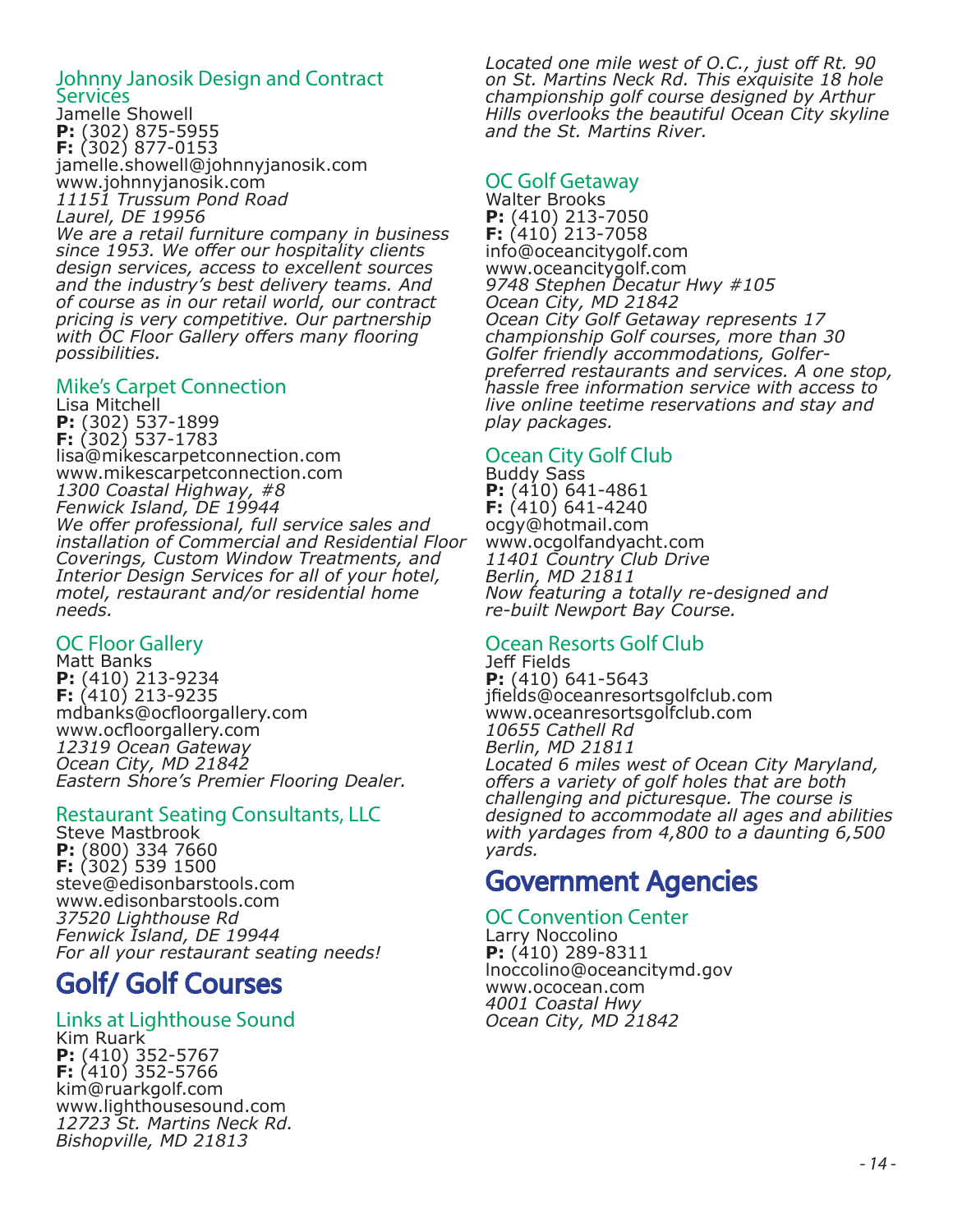#### OC Tourism Department

Tom Perlozzo **P:** (410) 723-8609 tperlozzo@oceancitymd.gov www.ococean.com *4001 Coastal Hwy Ocean City, MD 21842*

#### Town of Berlin

Ivy Wells **P:** (410) 629-1722 **F:** (410) 641 2316 iwells@berlinmd.gov www.BerlinMainStreet.com *14 S. Main Street Berlin, MD 21811 Berlin is a thriving and diverse community designated as a Maryland Main Street and Arts and Entertainment District. We have over 50 retail shops and 10 dining establishments. Voted 2014 "America's Coolest Small Town".*

#### Ocean City Recreation & Parks Dept.

Brenda Moore **P:** (410) 250-0125 **F:** (410) 250-5409 bmoore@ococean.com www.oceancitymd.gov *200 - 125th St Ocean City, MD 21842*

#### Worcester County Tourism

Melanie Pursel **P:** (410) 632-3617 **F:** (410) 632-3158 mpursel@co.worcester.md.us www.visitworcester.org *104 West Market Street Snow Hill, MD 21863*

## **Healthcare**

#### US Fitness Supply

Mike Cooper **P:** 757-745-9831 info@usfitnesssupply.com www.usfitnesssupply.com *10802 Bishopville Rd. Bishopville, MD 21813 Fitness gym equipment - strength and cardio equipment, treadmills, functional trainers.*

#### West OC Injury & Illness Center

Cynthia Randolph **P:** (410) 213-0119 **F:** (410) 213-2875 crandolph@westocinjurycenter.com www.westocinjurycenter.com *12547 Ocean Gateway Ocean City, MD 21842 Urgent Care Walk -in Center, OPEN YEAR ROUND. Most insurance accepted. In-house rapid lab testing, digital x-rays and orthopedic supplies available. Staffed by a Physicion and Physician Assistants, we provide quality of care in a comprehensive and efficient manner. NO* 

#### *APPOINTMENT NEEDED.*

## Human Resources/Payroll

#### Deluxe/ Payce Payroll

Brian Pfeifer **P:** (443) 279-9000 **F:** (877) 286-3292 bpfeifer@paycepayroll.com www.paycepayroll.com *1220 East Joppa Rd #324 Towson, MD 21286 Payce is a full-service payroll and tax-filing firm serving over 1700 clients in the Mid-Atlantic region. We specialize in the hospitality industry and directly interface all major POS systems allowing for increased efficiency and cost savings.*

#### BBSI

Lisa Payne **P:** (410) 546-2020 **F:** (410) 546-8035 lisa.payne@bbsihq.com www.barrettbusiness.com *220 East Main St Suite B Salisbury, MD 21804 BBSI is a human resource management company providing partnership solutions to the overwhelming administrative burdens of being an employer today. We administer all aspects of: payroll processing, human resource management, employee benefits, risk management & safety services and workers compensation.*

#### BesTemps

**P:** 410-546-0250 x116 www.bestemps.com *308 Civic Avenue Salisbury, MD 21804 Independently owned and operated since 1976, BesTemps has focused on working within and servicing the needs of our community. We are the number one service provider for all of your staffing, recruiting, and payroll needs on the Eastern Shore whether it is Temporary or Permanent Placement.*

## **Insurance**

#### Associated/ NFP Insurance

Mike Wheaton **P:** (410) 24-5700 **F:** (410) 24-7796 mike.wheaton@nfp.com www.associatedinsurancecenters.com *109 77th St. Ocean City, MD 21842 Local Insurance Agency specializing in resort/ coastal hotels, restaurants, and condominium associations.*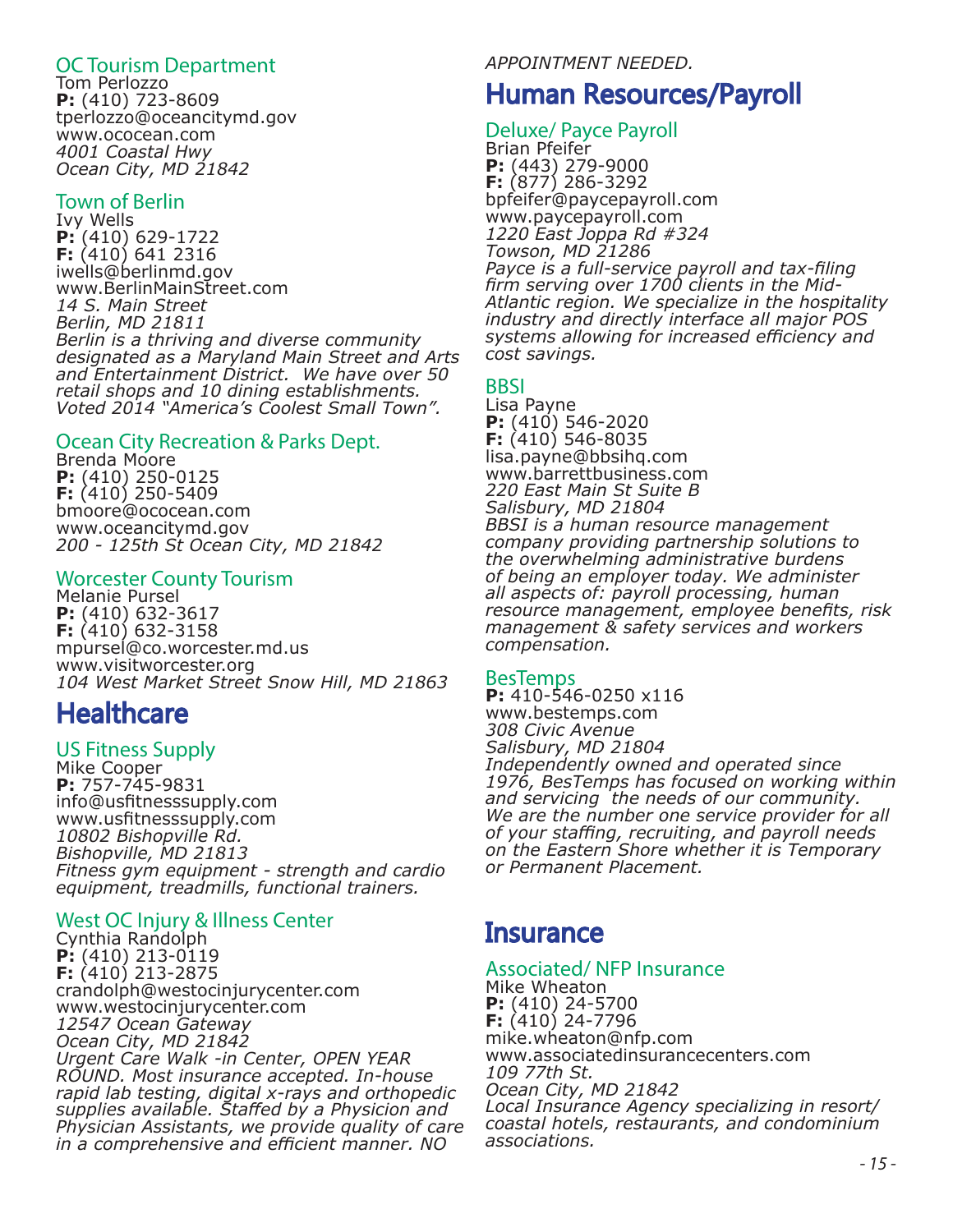#### Chesapeake Employers' Insurance Company

Richard Balducci **P:** (410) 494-2000 **F:** (410) 832-4774 rbalducci@ceiwc.com www.ceiwc.com *8722 Loch Raven Blvd. Towson, MD 21286 Chesapeake Employer's Insurance Company has specialized in providing workers' compensation insurance to Maryland businesses since 1914. As the largest writer of workers compensation in Maryland, Chesapeake Employers continues to be a competitive force in the industry, with an array of consumer-driven products and services that are available to all Maryland businesses.*

#### Deeley Insurance Group

Hope Thomas **P:** (410) 213-5600 **F:** (410) 835-2036 hthomas@ascd.net www.deeleyinsurance.com *7171 Bent Pine Rd. Willards, MD 21874 Founded in 1929, Deeley Insurance Group is an independent agency specializing in the Hospitality Industry, Community Associations and Coastal Property Insurance for more than 15,000 businesses and individuals across 30 states. Combining deep industry knowledge with youthful leadership, Deeley offers a different kind of insurance experience- helpful, intentional, and optimistic.* 

#### Element Risk Management

Ryan Mahoney **P:** 410-836-8780 **F:** 888-589-8548 rmahoney@elementrisk.com www.elementrisk.com *3535a Conowingo Road Street, MD 21154 Element Risk Management is more than just an insurance firm that focuses on insurance placement. We work with individuals and businesses to find ways that address risk outside of what can be addressed through an insurance policy.*

#### NFP Insurance Agency

Trish Walsh **P:** (410) 24-5700 **F:** (410) 24-7796 trish.walsh@nfp.com www.imgoc.com *109 77th St. Ocean City, MD 21842 Local Insurance Agency specializing in resort/ coastal hotels, restaurants, and condominium associations.* 

#### Landmark Insurance & Financial Group **P:** 410-651-2110

**F:** 410-651-9288 carey@landmarkinsuranceinc.com www.landmarkinsuranceinc.com *30386 Mt Vernon Rd Princess Anne, MD 21853 Landmark Insurance and Financial Group serves the insurance and financial needs of individuals, families, non-profits, municipalities and businesses throughout the Mid-Atlantic region. Because we are an independent insurance agency, we do not work for any one insurance company, we work for you. Landmark has a combined total of 149 years of experience in the insurance industry.* 

#### **TASC**

Dana Brunn **P:** 608-269-8838 DanaBrunn@tasconline.com www.tasconline.com *2302 International Lane Madison, WI 53704 TASC is a 3rd party administrator providing innovative solutions that protect your bottom line and assure peace of mind.*

## Kitchen Equipment

#### Acme Paper & Supply Co

Jim Haire **P:** (410) 792-2333 **F:** 410-792-4352 jhaire@acmepaper.com www.acmepaper.com *8229 Sandy Ct Savage, MD 20763 Acme Paper & Supply Co., Inc., is an innovative wholesale packaging distributor, whose goal is to supply clients not only with a wide array of products - quickly, efficiently and cost-effectively - but also to offer creative solutions to fill particular needs. For more than 70 years, Acme Paper has served clients throughout the mid-Atlantic region specializing in Foodservice Packaging, Retail Packaging, Restaurant Equipment and Smallwares, Janitorial Equipment and Cleaning Supplies, and Industrial Packaging.*

#### EMR Commercial Kitchen Services

*- 16 -* **P:** (410) 543-8080 **F:** (410) 548-4038 www.emrco.com emartin@emrco.com *119 W. Naylor Mill Rd #2 Salisbury, MD 21801 We are a leading provider of service, repair, installation and sales to the commercial kitchen service industry across the mid-Atlantic. We employ 100+ CFESA-certified and factory-trained techs who service all commercial kitchen equipment needs, including gas, steam, and electric cooking, bakery, refrigeration, HVAC and food preparation. Turn your issues over to us and get back to running your business!*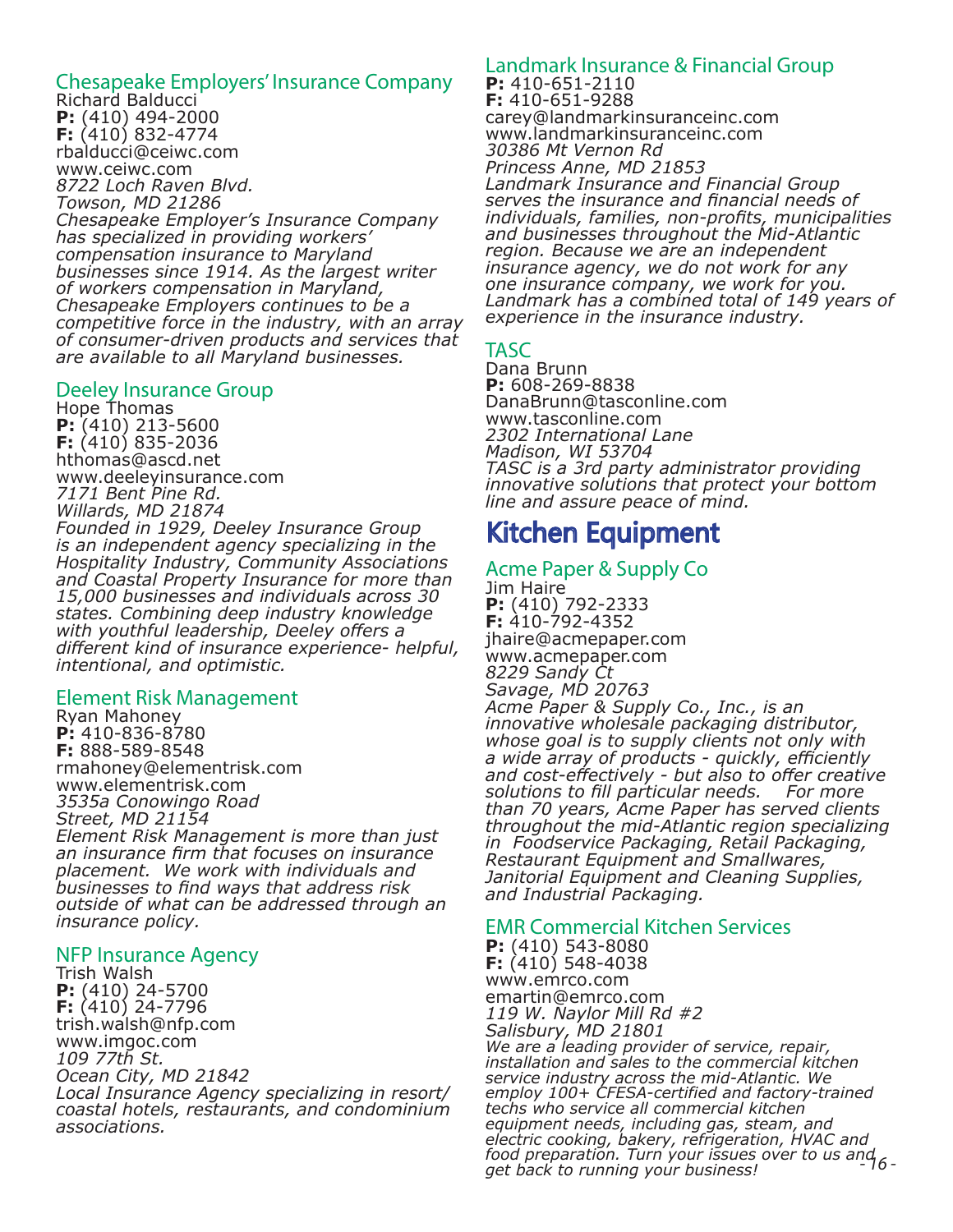## Laundry, Linen & Linen Service

#### Easco Laundry Systems

Danny Massey **P:** (410) 749-7037 **F:** (410) 341-0481 info@eascolaundry.com www.eascolaundry.com *PO Box 3461 Salisbury, MD 21802 Eastern Shore's leading supplier of commercial laundry equipment, for over 28 years. Commercial Laundry Equipment Sales and Service, Design and Planning. We are a factory Authorized Dealer.*

#### Guest Supply

Linda Robinson **P:** (443) 682-2892 lrobinson@guestsupply.com www.guestsupply.com *409 Kennedy Drive Sayreville, NJ 08872 Full Service Hotel Supplier. Sysco Guest Supply is the world leader in providing products that enhance the hotel guest experience in nearly 25,000 hotels in 88 countries.*

#### Quality Linen Service

Dick Smith **P:** 410-334-2251 **F:** 410-334-2240 qualitylinens@ymail.com www.qualitylinenservice.com *1751 Westwood Dr. Salisbury, MD 21801 Quality Linen Service delivers outstanding textile cleaning and finishing to clients throughout Maryland's Eastern Shore, Delaware and Virginia. Catering to the hospitality, food service and healthcare industries. Quality Linen Service handles customer-owned goods and provides rental linen service to meet our customers needs. We are technologically advanced, efficient, reliable and operate an environmentally green facility.*

#### TY Group- Harbor Linen

Doug Lynn **P:** 856-568-4445 dlynn@harborlinen.com www.harborlinen.com *4 Eves Drive Marlton, NJ 08053 Harbor Linen supplies Linen, Office Supplies and Equipment, Window, Bedding Tratments, Furniture, Fixtures and Equipment products. Anything you need for your business...we have it! A Bed, Bath, & Beyond Company.*

## Legal Services

#### Hall & Vande Sande Tom Vande Sande **P:** (310) 983-2500 **F:** (301) 983-2100 info@hvsllc.com www.HVSLLC.com *10220 River Road, Ste 200 Potomac, MD 20854 Intellectual Property law firm offering counseling in connection with trademark, copyright, unfair competition and patent*

#### Whiteford, Taylor & Preston, LLC

Chad J. Toms **P:** 302-357-3253 **F:** 302-357-3273 ctoms@wtplaw.com www.wtplaw.com *#109 - 77th Street Ocean City, MD 21842 Since 1933, clients have come to Whiteford, Taylor & Preston for trusted representation and guidance on issues critical to achieving their business goals. With over 170 attorneys, we provide a comprehensive range of sophisticated, cost-effective business law and* 

## **Media**

*matters.*

#### MD Coast Dispatch

*litigation services*

Steve Green **P:** (410) 641-4561 **F:** (410) 641-0966 editor@marylandcoastdispatch.com www.mdcoastdispatch.com *PO Box 467 Berlin, MD 21811 The Dispatch has been publishing in the Ocean City, West Ocean City, Berlin, Snow Hill, Ocean Pines, Fenwick Island and Bethany Beach area since 1984. Two years ago, the newspaper expanded to neighboring Wicomico County. The Dispatch is published 52 weeks a year and is distributed every Friday.* 

#### Ocean City Today

Stewart Dobson **P:** (410) 723-6397 **F:** (410) 723-6511 sdobson@oceancitytoday.net www.oceancitytoday.net *PO Box 3500 Ocean City, MD 21843 Ocean City Today is the newspaper of record for Ocean City and northern Worcester County, providing complete coverage of government, entertainment, sports, business and community for resort area. Circulation extends from Fenwick Island, Del. down through Ocean City into West Ocean City, Berlin, Ocean Pines and Snow Hill.*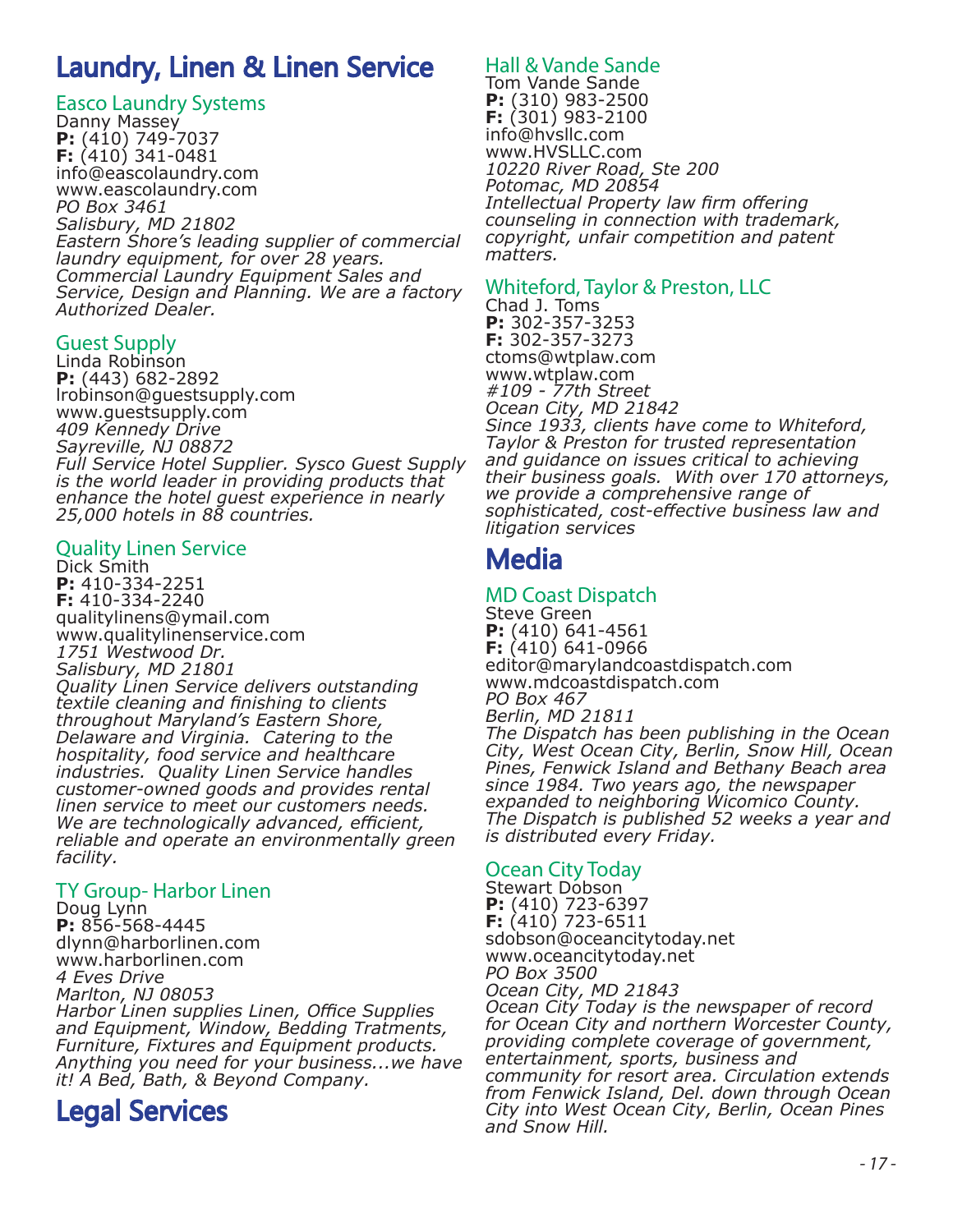## Office Products/ Copiers

#### Affordable Business Systems, Inc.

Dean Woroniecki **P:** (410) 742-2234 **F:** (410) 742-0345 deanw@affordablebusinesssystems.com www.affordablebusinesssystems.com *8662 Ocean Highway Delmar, MD 21875 Affordable Business Systems has been in* 

*business since 1996. We specialize in helping Eastern Shore Businesses improve their office productivity and manage expenses. Our focus is on document management from a printing, copying, storing and distribution perspective.*

#### Laser Tone Business Systems

Sherry Clark **P:** (302) 335-2010 **F:** (302) 335-2514 sherry@laser-tone.net www.laser-tone.net *1973 Bay Rd. Milford, DE 19963 Major supplier of office equipment, supplies, and service for over 30 years.* 

## **Organizations**

#### Aspire Worldwide-ASSE International

Carrie Linch **P:** (410) 524-0901 **F:** (410) 352-3791 clinch@asse.com www.aspireworldwide.org *5000 Coastal Hwy, Suite 2 Ocean City, MD 21842 Non-profit J-1 Visa Sponsor. Official sponsor organization designated by the U.S. Department of State to administer the J-1 Visa Programs matching inter- national students and young professionals with U.S. Businesses.*

#### Greenheart Exchange

Irina Capaldi **P:** 302-351-3355 **F:** 312-577-0692 icapaldi@ccigreenheart.com www.ccigreenheart.com *1525 Barley Mill Rd Wilmington, DE 19807 CCI Greenheart is a green and not-for- profit organization, designated by the Department of State to sponsor the visa of international exchange participants who visit the US on the J1 Work & Travel program.*

#### CIEE - Council on Int'l Educational Exchange Erica Harris **P:** 207-553-4000

**F:** (207) 553-5176

eharris@ciee.org www.ciee.org/hire/work *300 Fore St Portland, ME 04101 SEASONAL STAFFING - CIEE is a government designated sponsor of the work and travel (WAT) program. Let us help you with your seasonal staffing needs.*

#### Diakonia

Claudia Nagle **P:** 410-213-0923 **F:** 410-213-2499 info@diakoniaoc.org www.diakoniaoc.org *12747 Old Bridge Rd. Ocean City, MD 21842 For more than thirty years Diakonia has been helping individuals and families in Worcester County and on the Lower Shore by providing shelter, food, clothing and the resources to rebuild their lives.*

#### GeoVisions

Jules DeNizard **P:** 603-363-4187 **F:** 603-363-8446 jules@geovisions.org www.geovisions.org *54 Split Oak Circle Chesterfield, NH 03443 Geo Visions places J-1 summer work and travel international students with local employers needing seasonal staffing. Students from 40 countries are pre-screened, English speakers, reliable and customer service oriented.*

#### Interexchange, Inc.

Clay Lewis **P:** (212) 924-0446 **F:** (212) 924-0575 clewis@interexchange.org www.interexchange.org *100 Wall Street Suite 301 New York, NY 10005 Interexchange, Inc. is a non-profit organization designated by the Department of State as a J-1 Visa sponsor. We facilitate cultural exchange programs for international university students and Americans looking to travel overseas.*

#### Intrax Work Travel

Jaime Bond **P:** 804-672-7323 **F:** 804-482-2840 jbond@intraxinc.com www.intraxinc.com/host-companies *955 Wellston Ct Glen Allen, VA 23059 Intrax Work Travel fills seasonal hiring needs of companies, while sharing American and and International cultures, as part of the J-1 seasonal work program.*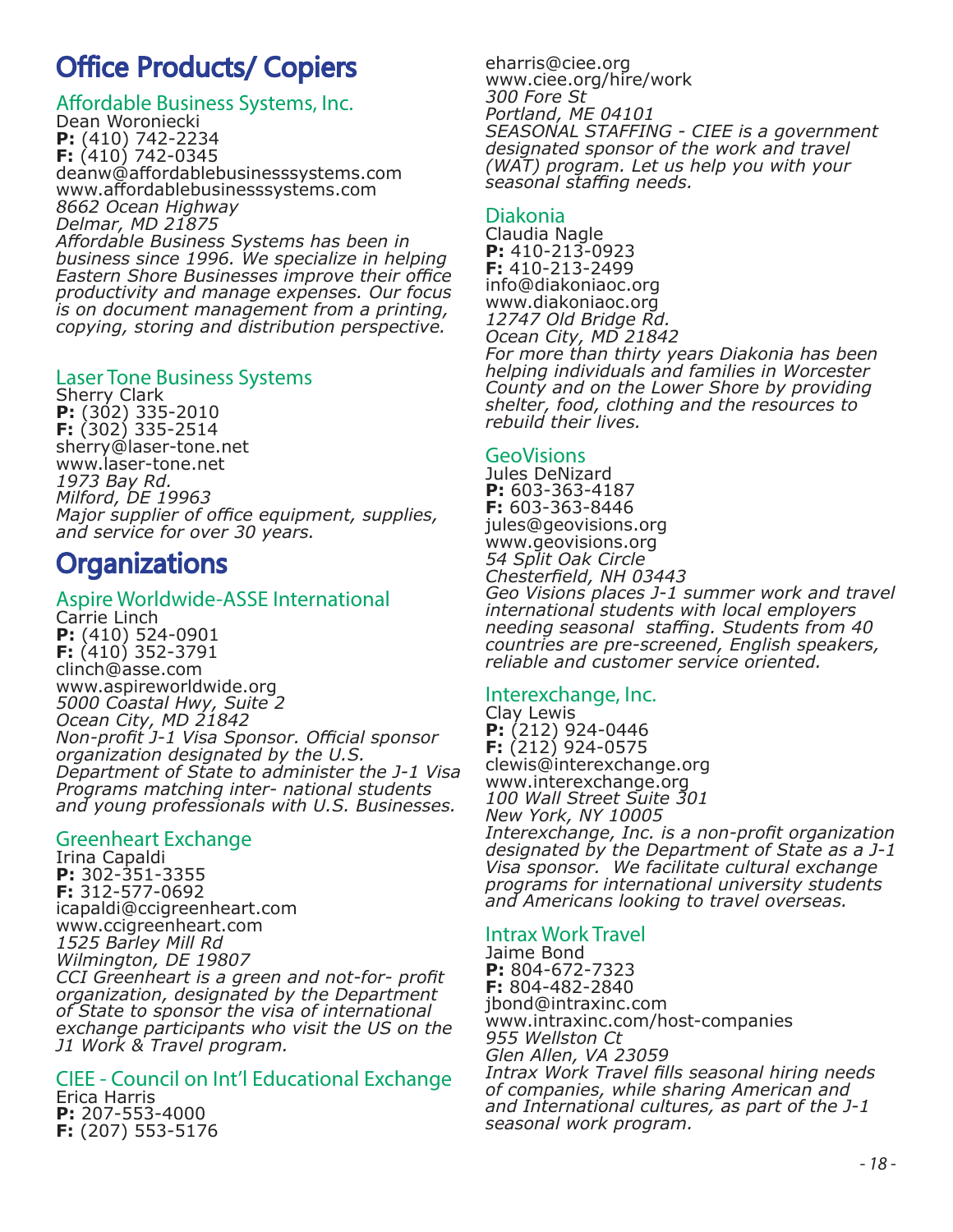#### Maryland State Firemen's Association

Ron Siarnicki **P:** 410-721-6212 **F:** 410-721-6213 rsiarnicki@aol.com www.msfa.org *2130 Priest Bridge Drive, Suite #6 Crofton, MD 21114 Non-profit fire service association representing the 370 plus volunteer fire departments across the state of Maryland working to promote their interests and needs.*

#### Ocean City Museum Society

Sandy Hurley **P:** (410) 289-4991 **F:** (410) 289-4991 sandy@ocmuseum.org www.ocmuseum.org *PO Box 603 Ocean City, MD 21843 Historic Building functioning as a museum that houses Ocean City History and History of the United States Life-Saving Service on the Delmarva Peninsula.*

#### Spirit Cultural Exchange

Jessica Jackson **P:** 708-763-8940 **F:** 708-763-8949 jjackson@spiritexchange.com www.spiritexchange.com *137 N Oak Park Avenue Oak Park, IL 60301 Spirit Cultural Exchange is a J-1 Visa Work and Travel Program sponsor. We specialize in bringing the world to your workplace!* 

#### UMES-Hotel & Rest. Mgmt.

Dr. Ernest Boger **P:** (410) 651-6567 epboger@mail.umes.edu www.umes.edu *Richard Henson Center-Suite 2100 Princess Anne, MD 21853 The Hotel & Restaurant Management division of University of Maryland Eastern Shore.*

#### Wor-Wic Community College

Dr. George Ojie-Ahamiojie **P:** (410) 572-8719 **F:** (410) 334-2977 gojie-ahamiojie@worwic.edu www.worwic.edu *32000 Campus Drive Salisbury, MD 21804 Community College in Salisbury, MD.*

## **Other**

#### Atlantic Coast Inn

Reid Cummings **P:** (302) 539-7673 **F:** (302) 436 6127

reidcummings@ymail.com http://www.atlanticcoastinn.com *37558 Lighthouse Rd Fenwick Island, DE 19944 Family motel located at the north end of Ocean City bordering Fenwick Island, DE. All rooms also have coffee, remote color TV, phones, and a/c. Only 500' to the beach.* 

#### Kate Bunting Family Partnership

Amy Rothermel **P:** (410) 289-5283 **F:** (410) 289-3281 Bob@team-productions.com *3 Dorchester St. Ocean City, MD 21842 Scholarship presenter*

#### Real Hospitality Group

Ben Seidel **P:** 410-213-1970 info@realhospitalitygroup.com www.realhospitalitygroup.com *12800 Hospitality Way Ocean City, MD 21842 Founded in 2010 on the pillars of reliability, efficiency, accessibility and loyalty, the company today continues to operate with these disciplines at the core of the operations. The founders understood the importance of owner relationships and a value on the trust placed in a hotel management company selected to operate a hotel investment. This is not taken lightly, and the team has grown to accommodate a structure of support, communication, asset management with a focus on delivering the high returns possible on our owner's investments. Today, the company ranks in the Top 20 US Hotel Management Companies in the US.*

## Pest Control

#### Bennett Termite and Pest Solutions

Dean T. Bennett **P:** 410-352-3222 **F:** 410-352-5440 dean@bennetttermite.com www.bennetttermite.com *P.O. Box # 191 Bishopville, MD 21813 Full service Termite and Pest Control Company. Everything from Ants and Spiders to Dehumidifiers, Vapor Barriers, Insulation, to Bed Bugs. Service for Residential and Commercial. FREE Inspections*

#### Orkin Pest Services

Chris Gregory **P:** 410-546-1346 **F:** 410-546-9245 cgregory@rollins.com www.orkin.com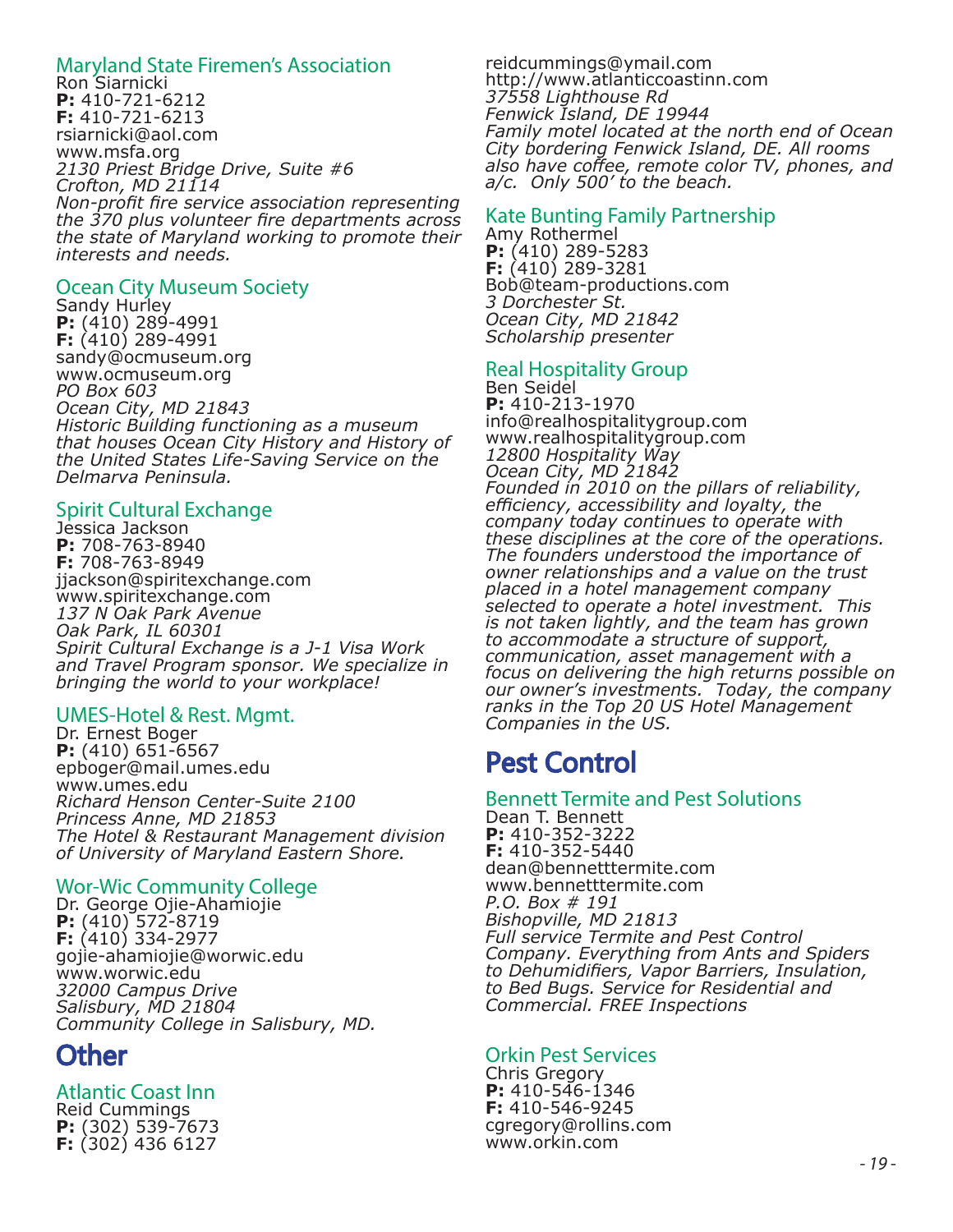*724 E. Main Street Salisbury, MD 21804 Commercial Pest Control. Offering commercial pest control solutions using integrated pest management with a unique approach as well as solutions for birds, bed bugs, and termites.*

#### Pest Pro, Inc.

Scott Davis **P:** 877-737-8360 **F:** 877-737-8360 scott@pestpro1.com www.pestpro1.com *#22 Sarah Circle, Suite D Camden, DE 19934 Our company is passionate about our delivery of service excellence. It is important for our brand to be successful in protecting your brand. We have offered powerful and proven commercial pest control services for years and now offer service in Maryland. Whether its cockroaches, flies, bed bugs or other pests that pose a risk to your brand - we have solutions! Our control strategies will ensure your business is effectively protected.*

#### **Terminix**

David Hoster **P:** (410) 572-2742 **F:** (410) 546-1687 dhoster@terminix.com www.terminix.com *2020 Shipley Dr. Unit A5 Salisbury, MD 21801 Commercial and Residential Pest Control management company offering yearly, quarterly, monthly or one time service based on need. Also licensed for bed bug and mosquito control in insulations, encapsulations, crawl space doors and vents. Offer all inspections free of Charge!*

## Photography

KRR Photography John Dove **P:** 410 280 3535 **F:** 410 280 3833 info@krrphotography.com www.KRRphotography.com *924 Blue Ridge Dr Annapolis, MD 21409 KRR Photography is a multimedia communications company that provides still photography for printed and web marketing collateral,video services for in house and website commercial applications and web resources for marketing and promotion of your company and services.* 

#### Next Wave Studios

Kyle Hughes **P:** 410-430-2208 kyle@nextwavestudios.com

www.nextwavestudios.com *9925 Stephen Decatur Hwy E2 Ocean City, MD 21842 High-end family beach portraits, commercial photography, engagement & wedding photography.*

#### RAHokanson Photography

Rolfe Hokanson **P:** 630-222-3098 rolfe@rolfephoto.com www.rolfephoto.com *49 Drawbridge Rd. Berlin, MD 21811 Residential and Commercial photography. Clients include: Hotels, Motels, Restaurants, Property Management, Builders, Architects, Remodelers, Interior Designers and Realtors.*

## POS/ PMS Systems

#### DBS, Inc.

Matt Borrelli **P:** (302) 395-0900 ext.100 **F:** (302) 221-5620 mborrelli@dbs4pos.com www.dbs4pos.com *11941 Industrial Park Rd. Bishopville, MD 21813 Retail (POS) Point of Sale technology organization specializing in the Hospitality Industry. Loan support and service.*

#### Clearent Merchant Services

Michael Oxbrough **P:** (302) 858-7818 **F:** (877) 801-1042 moxbrough@clearent.com www.clearent.com *29338 Piney Neck Rd. Dagsboro, DE 19939 Clearent is a complete payment processor that provides a full suite of payment solutions for businesses in practically every industry. We leverage our proprietary payments platform to make doing business easier and more profitable for our merchants. We strive to earn the trust and loyalty of our customers through honesty and transparency.*

#### One Payment

Mary Mazzullo **P:** 410-603-9918 marymazzullo@gmail.com www.onepaymentus.com *305 Union Avenue Salisbury, MD 21801 Payment processing for the hospitality industry.*

#### Skyware Systems, LLC

Robert Palloni **P:** 877-759-9329 bpalloni@skywaresystems.com www.skywaresystems.com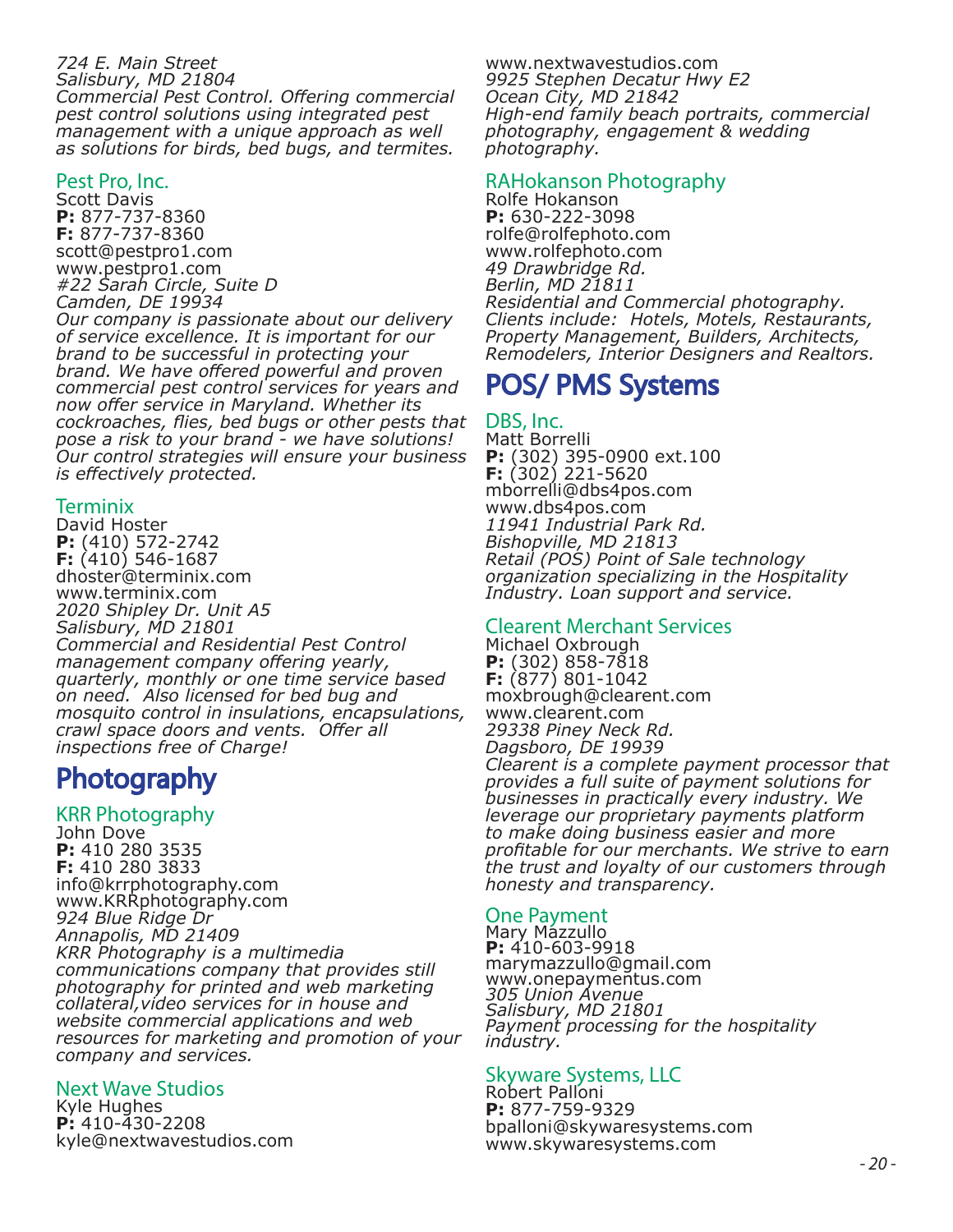*5100 Buckeystown Pike Frederick, MD 21704 Providers of full-service property management software.*

## **Printers**

D3Corp John Gehrig **P:** (410) 213-2400<br>**F:** (410) 213-2484<br>suppor<u>t</u>@d3corp.com support@d3corp.com<br>www.d3corp.com *12319 Ocean Gateway # 202 Ocean City, MD 21842 Ocean City's Google Partner digital marketing agency. Personal service with Google Certified marketing professionals. Specialties include: custom website design, development & management; mobile apps; branding; graphic design; custom printing; social marketing; Facebook, Google & digital advertising management; email marketing; search engine optimization; Google Maps & local marketing; content writers; Google Virtual Tours; video; and photography.*

#### TD Digital Printers

Chuck Scott<br>**P:** (443) 944-8985 **P:** (443) 944-8985 chuck.scott@tddigitalprint.com www.tddigitalprint.com *213 West Main St., Suite 205-B Salisbury, MD 21801 Full service printing company offering both digital & offset options and specializing in marketing materials, catalogs, booklets, newsletters and annual reports.*

## Property Maintenance

#### Atlantic Aluminum Products

Courtney Brown **P:** (302) 349-9091<br>**F:** (302) 349-0138<br>cbrown@aaprailing.com www.aaprailing.com *12144 Sussex Highway Greenwood, DE 19950 AAP specializes in the fabrication and installation of commercial aluminum hand and guard railings along the East Coast. Our manufacturing facility enables us to construct screen porch systems that work together with our rail system. AAP also manufactures fencing and gate styles in both commercial and industrial specifications.* 

#### Atlantic Aquatech

John Jarvis **P:** (410) 641-4500<br>**F:** (410) 641-1034<br>jjarvispools@aol.com *P.O. Box 417 Ocean City, MD 21843 Vertically integrated swimming pool services.*

#### Brasure's Carpet Care, Inc. David Brasure<br>**P:** (302) 436-5652<br>**F:** (302) 436-9907 **P:** (302) 436-5652 **F:** (302) 436-9907 david@brasurescarpetcare.com www.brasurescarpetcare.com *35131 Lighthouse Road Selbyville, DE 19975 Providing quality carpet, upholstery, tile and grout cleaning to our commercial as well as residential in Ocean City for over 30 years. From Restaurants and motels to retail, our Certified Technicians work 24 hours a day to*

#### Capital Electric

*keep you looking good.*

Kevin Massey **P:** 410-546-1221 **F:** 410-546-4230 kevin.massey@capitaltristate.com www.capitaltristate.com *1774 Westwood Dr Salisbury, MD 21801 Capital Electric provides electrical products, lighting, and services to contractors, builders, and end-users throughout Maryland, Virginia, Pennsylvania, West Virginia, North Carolina, South Carolina and Georgia.*

#### First Choice Services

Christine Cirnigliaro **P:** 302-648-7877 christine.cirnigliaro@outlook.com *33334 Main Street Dagsboro, DE 19939 Full service disaster clean up and restoration company.*

#### Go Glass

Rebecca Snyder **P:** 443-754-0321 rsnyder@go-glass.com www.mrgoglass.com *11158 Five - L-Drive Berlin, MD 21811 Full service glass repair and replacement company, including windows, doors, showers, screens, mirrors, auto, screened porches and much more!*

#### Northern Building Restoration

Kristin Guinan **P:** 410-352-2038 **F:** 410-352-9949 kristin@northernwaterproofing.net www.northern-restoration.net *12041 Industrial Park Rd Bishopville, MD 21813 MBR has been working together with engineers, building/condominium owners & management companies for 35 years. We provide effective solutions to any restoration or waterproofing concerns including concrete/ masonry or EIFS restoration, caulking sealants, facade cleaning & sealing, sliding glass door & window replacement systems.*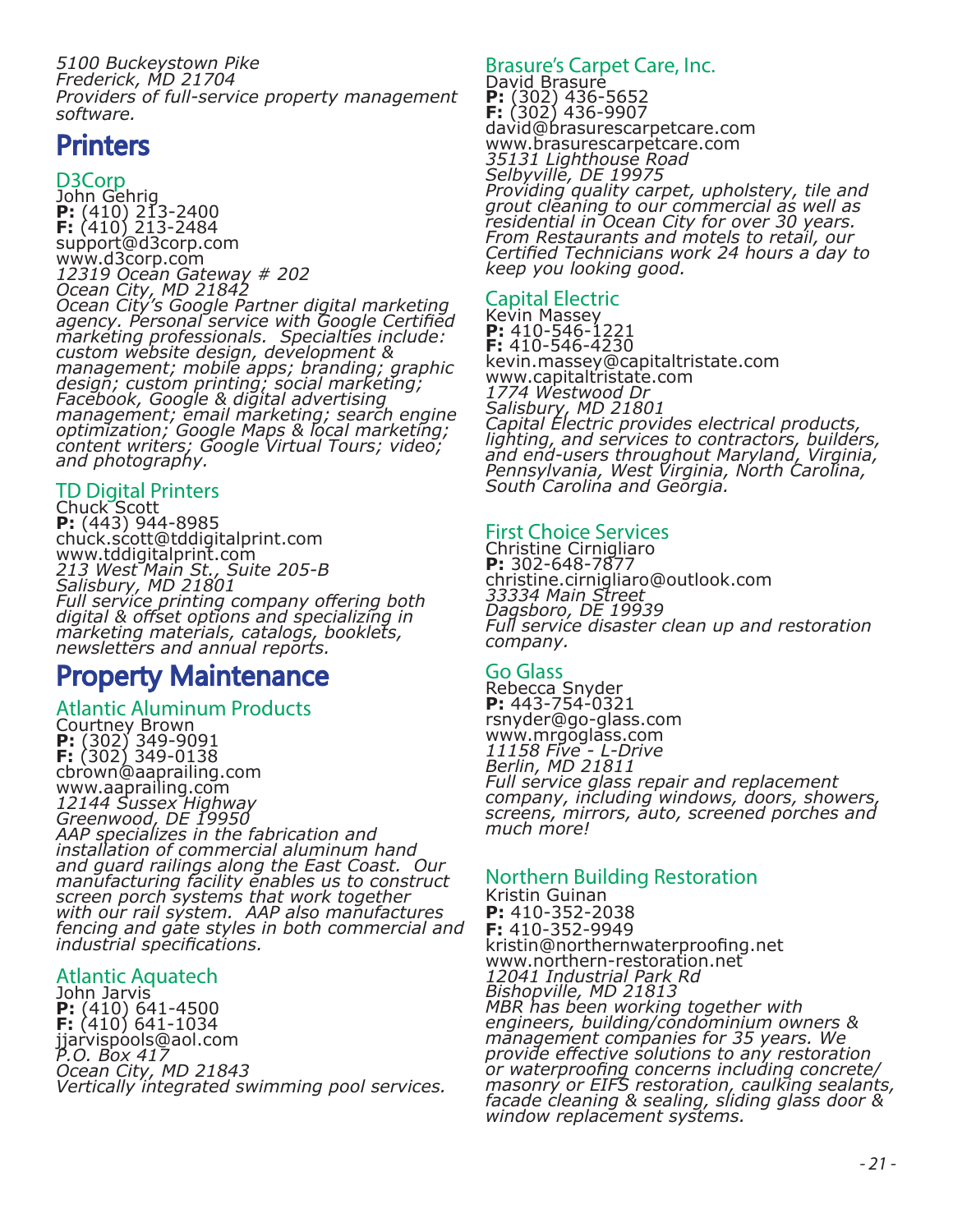#### Painting by Pearce, Inc.

Julia Levy **P:** 609-624-0685 **F:** 609-624-3938 julia@paintingbypearce.com www.paintingbypearce.com *3116 Shore Road Ocean View, NJ 08230 Commercial painting and restoration. Serving coastal communities of New Jersey, Delaware and Maryland for over 51 years. Services include all surface repairs, waterproofing, elastomeric coatings, all interior finishes, pressure cleaning and caulking.* 

#### PPG Paints

Chris Smack **P:** (410) 289-5203 **F:** (410) 289-9351 paf8279@ppg.com www.ppgpaints.com *107 8th St Ocean City, MD 21842 Full Service paint store*

#### Progressive Systems Inc.

Joe Carney **P:** (302) 732-3321<br>**F:** (302) 732-9640<br>joe@progressivesystemsinc.com www.progressivesystemsinc.com *PO Box 35 / 25 Hickory St. Frankford, DE 19945 The leader on Delmarva in cleaning equipment and solutions, janitorial supplies sales and service. We sell, lease and service a full line of pressure cleaning and floor care equipment, as well as, chemicals, parts and accessories for your operation.*

#### Resort Palms

Tim Jones **P:** 443 614 7045 **F:** 410 629 0151 tim@resortpalms.com www.resortpalms.com *310 Ann Dr. Berlin, MD 21811 Resort Palms provides palms and tropical foliage to restaurants/bars, hotels, amusements parks, store fronts, marinas, community pools, and to individuals for residential use shipped every spring directly from Florida. Resort Palms has partnered with a variety of growers ranging from small flowering material to tree farmers that grow 30 ft field grown Coconut, Queen, and Foxtail palm trees. Resort Palms is a licensed plant dealer.* 

#### Royal Plus, Inc.

Joel Gutierrez **P:** (410) 677-3473<br>**F:** (410) 632-2005<br>joel@royalplus.com www.royalplus.com *201 Belt St. Snow Hill, MD 21863 Offers complete clean-up and restoration. Emergency services to business and property owners. High quality plumbing, heating, air conditioning and flooring services also available. Call us 24/7 to handle any emergency that may arise.*

#### Sherwin - Williams/ INPRO

Ryan Alexander **P:** 302-500-0414 **F:** 410-723-3642 Ryan.t.alexander@sherwin.com www.sherwin.com *11901 Coastal Hwy. Ocean City, MD 21842 Sherwin-Williams Paint Store of Fenwick Island, DE has exceptional quality paint, paint supplies, and stains to bring your ideas to life. Painting Questions? Ask Sherwin-Williams.*

### Stanley Steemer Carpet & Cleaning

Jerry Farrell **P:** (410) 548-1178<br>**F:** (410) 548-1537<br>jerom<u>e</u>.farrell@steemer.com www.StanleySteemer.com *PO Box 1892 Salisbury, MD 21802 Stanley Steemer has been professionally cleaning carpet and upholstery for satisfied customers for over 59 years. We offer a complete line of services that include carpet, upholstery, tile & grout cleaning and emergency water damage restoration as well as hardwood cleaning & revitalizing, air duct cleaning and P-TAC cleaning.*

#### Xpress Flooring, LLC

Scott Comegys **P:** (410) 877-0033 **F:** (410) 877-3177 scomegys@xpressflooring.com www.xpressflooring.com *2813 Belair Road #307 Fallston, MD 21047 Xpress Flooring manufactures and installs Quarry-Tek seamless, epoxy flooring. Quarry-Tek is a superior blend of marble and epoxy that creates the ideal commercial floor solution for back-of-the-house areas. Kitchens, bars, cooler boxes, restrooms, laundry facilities and indoor pool areas where a non-skid, nonporous surface is desired, benefit from the rapid installation of a Quarry-Tek floor.* 

## Real Estate & Development

#### Henry Hanna & SVN Miller Commercial

Henry Hanna III **P:** 410-543-2420 **F:** 410-543-1439 henry.hanna@svn.com www.henryhanna.com *206 E. Main Street Salisbury, MD 21801*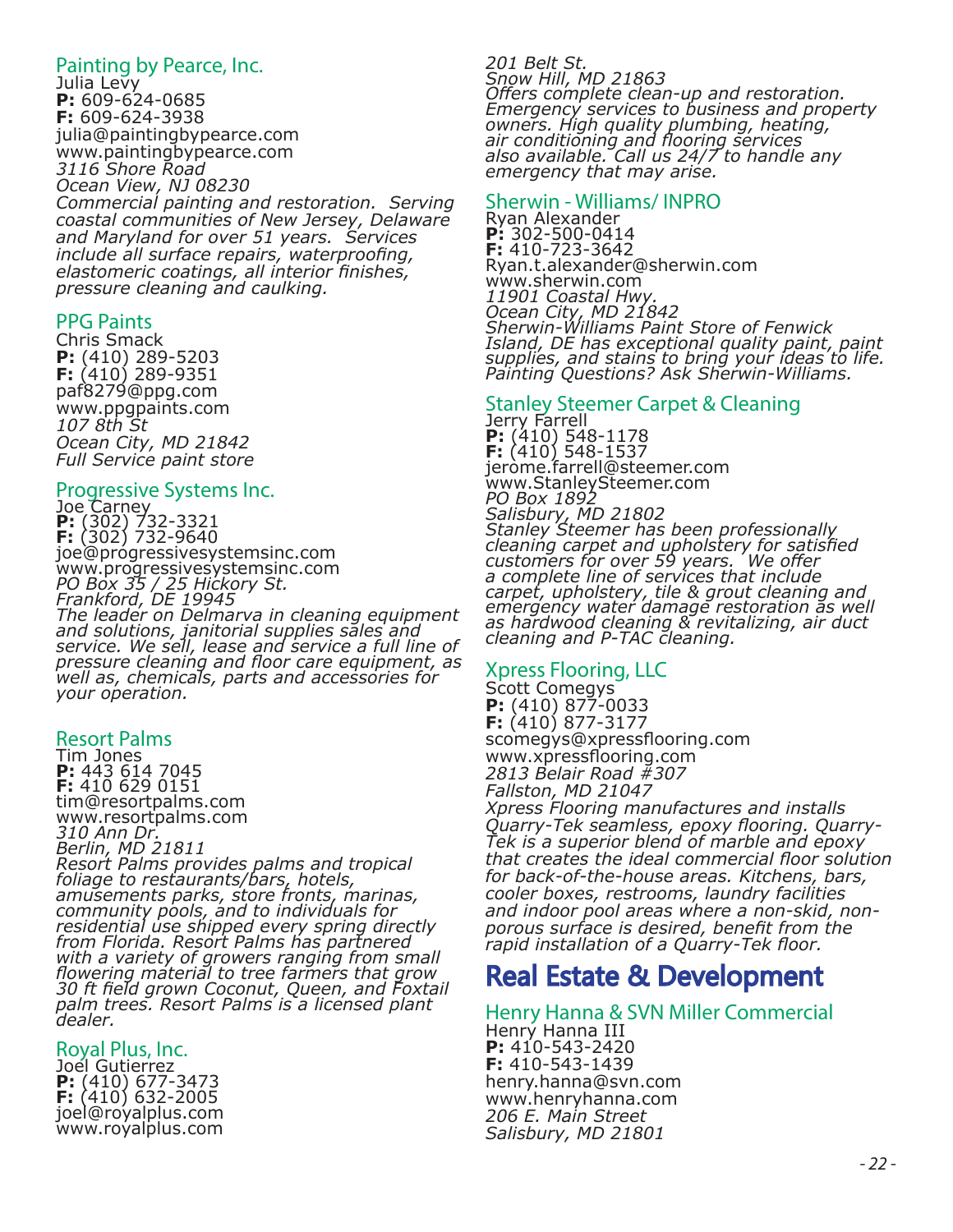*Henry Hanna & SVN Miller Commercial specialize in the marketing and sale of commercial and industrial properties.*

## Revenue Optimization

#### Revenue Optimization Consultants

Sean McGrath **P:** 212-858-0131 sean@revroc.com www.revroc.com *347 W. 36th Street Suite#802 New York, NY 10018 ROC is a revenue management centric hospitality company that offers its partners immediate labor and PTEB savings with no threat of turnover and a dedicated, experienced team of industry professionals who are knowledgeable of your product, systems and appropriate market strategy. Sit back and let us maximize your earning potential!*

## **Security**

#### Absolute Security Group, Inc.

Steve Smith **P:** 410-860-0620 **F:** 410-543-4460 snibblettasg@comcast.net www.absolutesecuritygroup.com *300 Mill Street, Suite A Salisbury, MD 21801 Electronic security - CCTV - Telephone Entry Systems, Access Control, Fire Alarms, Burgler Alarms* 

#### Ark Systems

Mark Filippelli **P:** 410-997-0188 **F:** 410-917-0255 mfilippelli@arksysinc.com www.arksysinc.com *9176 Red Branch Rd. Columbia, MD 21045 Installation, service and maintenance of electronic fire alarm, sprinkler, sound and intercom, security, card access and camera systems. Serving Maryland, Delaware, Virgina and West Virginia.* 

#### Security Instrument Corp

Dawn Nash **P:** (800) 244-2261 dnash@securityinstrument.com www.securityinstrument.com *28340 Lewes Georgetown Hwy Milton, DE 19968 Security, fire, video surveillance, access control, sales, design, service and monitoring serving Maryland and Delaware from Milton & Wilmington.*

## **Shopping**

#### 67th St. Town Center Peck Miller

**P:** (410) 524-1732 **F:** (410) 524-1732 patti@peckmiller.com www.peckmiller.com *P.O. Box # 4075 Ocean City, MD 21843 Shopping within Ocean City should be a promotion tool used to enhance the experience of your guests. 67th Street Town Center Midtown Boardwalk offers a "Disney" Shopping and Dining experience with eat in/carry-out options and a brightly lit, Coastal Village of shops surrounded by a wide, iconic boardwalk.*

#### Ron Jon Ocean City LLC

Tracey Gray **P:** 410 390 4888 traceyg@rjss.com www.ronjonsurfshop.com *6701 Coastal Hwy #8 Ocean City, MD 21842 For over 50 years, Ron Jon Surf Shop has been offering the best apparel and accessories for the surf and beach lifestyle for the whole family.*

#### Senor Cigars, Inc.

Carolyn Kennington **P:** (410) 524-2069 carolyn@senorcigars.com www.senorcigars.com *3314 Coastal Hwy. Ocean City, MD 21842 Two locations 3314 Coastal Highway and 11805 Coastal Highway. Premium handmade cigars. Specialize in hard to find cigars. Smoking lounge. Large screen TVs. Wifi.* 

#### Outlets Ocean City

Alane Emerson **P:** (410) 213-7898 **F:** (410) 213-1538 alane.emerson@tangeroutlet.com www.tangeroutlet.com *12741 Ocean Gateway # 705 Ocean City, MD 21842 Up to 70% OFF Every Day! A National Outlet Retail Complex conveniently located just over the Rt. 50 Bridge in West Ocean City, less than one mile from Ocean City's famous beach and boardwalk.*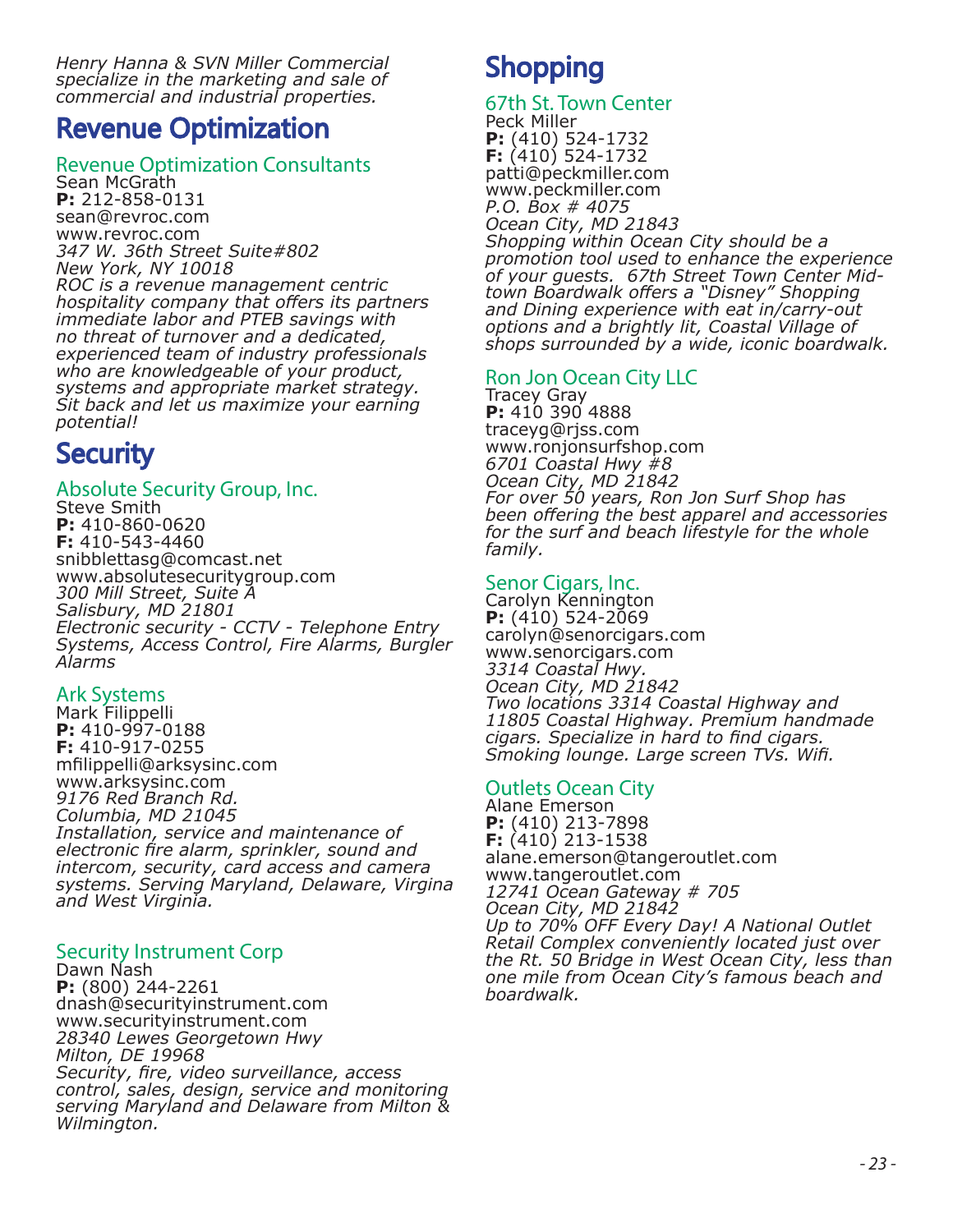## Telecommunication

#### 2xmobile / Movies U Buy

Michael Miller **P:** 610-370-6278 **F:** 610-256-5004 mike@2xMobile.com www.2xmobile.com *475 Riverfront Dr. Reading, PA 19602 2xmobile inc. is the leading distributor of premium mobile phone and electronic accessories to retail locations around the United States. Our products are created to meet the highest quality standards.* 

#### Comcast Business Services

Shezia Kahn **P:** 410-404-0072 **F:** 410-742-9246 Shezia\_Khan2@comcast.com www.business.comcast.com *8031 Corporate Dr. Nottingham, MD 21236 Internet, Phone and Television service provider. Also, supplies voice products.* 

#### Delmarva Two Way Radio, Inc.

Milton Warren **P:** 410-213-1364 **F:** 410-213-7846 milt.warren@delmarvatwoway.com www.delmarvatwoway.com *12636 Sunset Ave, Unit H-1 Ocean City, MD 21842 Offering local sales and service of all major brands of 2-Way Radios in the Ocean City Area. State of the Art new digital systems offer better efficiency with on-site tracking and data reporting using smaller radios. Event Rentals, Seasonal Rentals, Lease Purchase and Purchase Terms are offered on all equipment. This is our 24th year of serving The Greater Ocean City Area.*

#### Metro Go WiFi / Metro Merchant Services

Jonathan Peters **P:** 302-838-9100 **F:** 302-838-9120 jpeters@metromerchantservices.com www.metrogowifi.com *510 Century Blvd. Wilmington, DE 19808 Your guests will find it extremely EASY to connect! Your staff will not have to waste time giving passwords out anymore! Guest connects to your smart wifi, guest sees login screen branded with your logo, guest logs in via social media or email, Metro GoWiFi has the most amazing cloud-based marketing tool!* 

## Uniforms & T-Shirts

## Atlantic Embroidery & Specialties

Debi Curd **P:** (410) 629-0991 **F:** (410) 629-0994 dcstitch1@aol.com www.companycasuals.com/atlanticemb *PO Box 589 Berlin, MD 21811 Locally owned and operated for over 20 years. We provide screen printing, embroidery and all your promotional products needs. One call and we can do it all, from graphic design, uniforms, huggies, and t-shirts.* 

#### New Wave

Cathy Donovan **P:** (410) 213-9283 **F:** (410) 213-1150 cathy@ocnewwave.com www.ocnewwave.com *9724 Stephen Decatur Hwy Ocean City, MD 21842 Ocean City's full service screen printing, embroidery, uniform and promotional product company. Over 30 years in the industry, with the best customer service around. Fast turn-around times, no minimums on custom apparel, and a showroom full of samples to come see.*

#### Red Sun Custom Apparel, Inc.

Julie Van Dyke **P:** (302) 988-8300 **F:** (302) 988-8430 bregan@redsuncustom.com www.redsuncustom.com *1 Mason Dr. Selbyville, DE 19975 Red Sun Custom Apparel, Inc. is a Screen Printing, Embroidery and Promotional Products Company. We supply restaurants, bars, hotels and other businesses with customized logos and designs.*

## Utilities & Energy

#### APPI Energy

Carrie Shepard **P:** 800-520-6685 **F:** (410) 749-8769 cshepard@appienergy.com www.appienergy.com *2013 Northwood Drive, Suite 1 Salisbury, MD 21801 APPI provides energy and utility consulting services for the OCHMRA Membership. With 13 years of experience in deregulated energy markets, APPI has the knowledge and expertise necessary to recommend energy solutions for your business.*